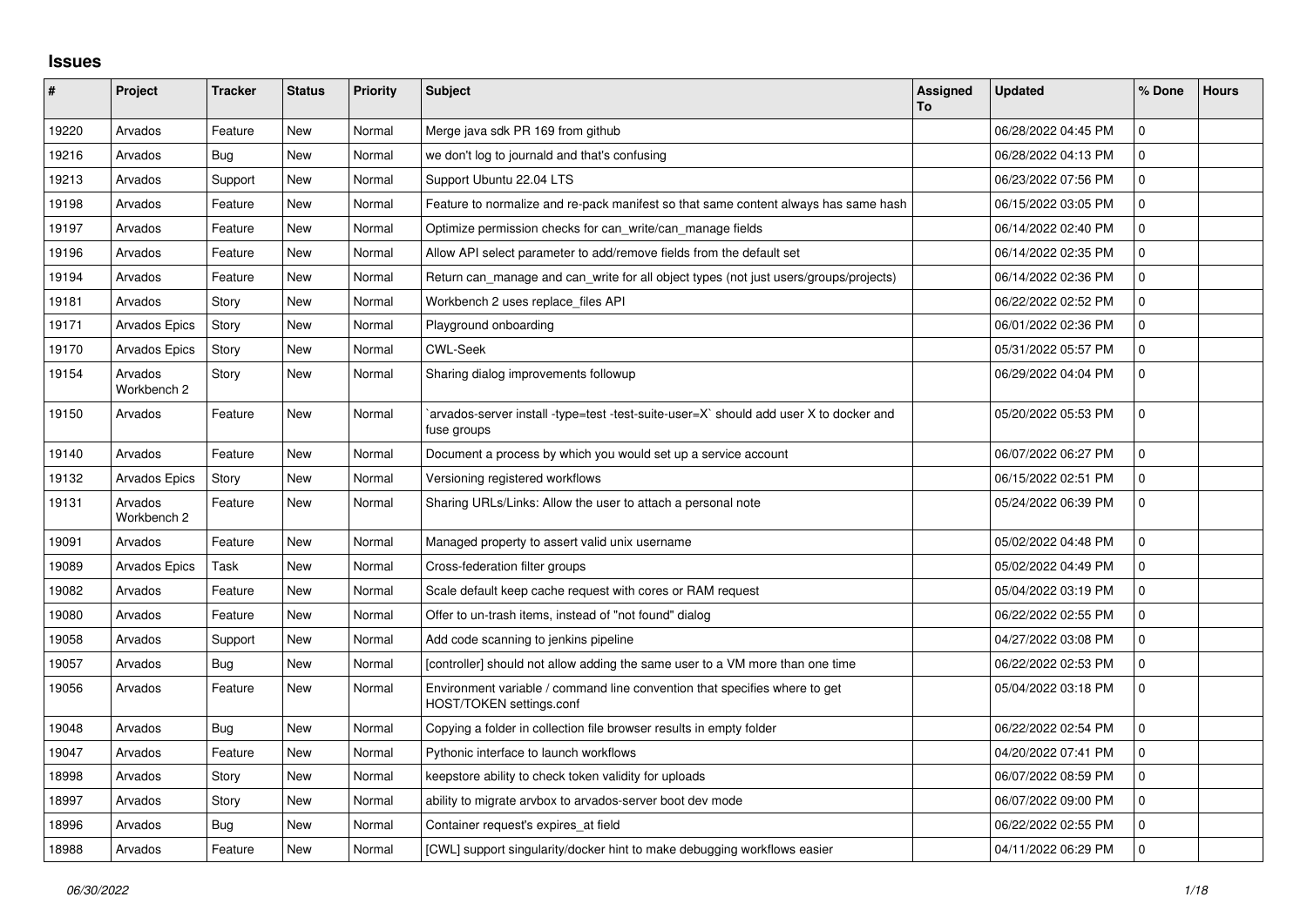| #     | Project       | <b>Tracker</b> | <b>Status</b> | <b>Priority</b> | Subject                                                                                                                     | <b>Assigned</b><br>To | <b>Updated</b>      | % Done      | <b>Hours</b> |
|-------|---------------|----------------|---------------|-----------------|-----------------------------------------------------------------------------------------------------------------------------|-----------------------|---------------------|-------------|--------------|
| 18977 | Arvados       | Bug            | New           | Normal          | Mishandled Azure error?                                                                                                     |                       | 04/12/2022 07:55 PM | $\mathbf 0$ |              |
| 18973 | Arvados       | Story          | New           | Normal          | Test combinations of federation scenarios                                                                                   |                       | 06/22/2022 02:54 PM | $\mathbf 0$ |              |
| 18970 | Arvados       | Feature        | New           | Normal          | Add support for publicly shared collections (anonymous user)                                                                |                       | 04/04/2022 03:17 PM | $\mathbf 0$ |              |
| 18969 | Arvados       | Bug            | New           | Normal          | Controller should monitor its own memory usage and pause requests handling when<br>memory usage is high                     |                       | 04/05/2022 02:53 PM | $\mathbf 0$ |              |
| 18967 | Arvados       | Story          | <b>New</b>    | Normal          | drop legacy columns and tables                                                                                              |                       | 04/01/2022 07:03 PM | $\mathbf 0$ |              |
| 18964 | Arvados       | <b>Bug</b>     | New           | Normal          | Write better prefetch tests                                                                                                 |                       | 06/22/2022 02:56 PM | $\mathbf 0$ |              |
| 18961 | Arvados       | Feature        | New           | Normal          | Go FileSystem / FUSE mount supports block caching & prefetch                                                                |                       | 05/04/2022 03:18 PM | $\mathbf 0$ |              |
| 18960 | Arvados       | Feature        | New           | Normal          | crunch-run can use Go FUSE driver for read-only mounts                                                                      |                       | 05/04/2022 03:17 PM | 0           |              |
| 18951 | Arvados       | Task           | New           | Normal          | Review                                                                                                                      |                       | 06/22/2022 02:55 PM | $\mathbf 0$ |              |
| 18946 | Arvados       | Feature        | New           | Normal          | Render fields of user profile from config                                                                                   |                       | 03/30/2022 02:29 PM | $\mathbf 0$ |              |
| 18944 | Arvados       | Feature        | New           | Normal          | [controller] should log the user uuid used for the request                                                                  |                       | 06/22/2022 03:32 PM | 0           |              |
| 18942 | Arvados       | Story          | New           | Normal          | Remove perl SDK, tests, dependencies                                                                                        |                       | 03/29/2022 02:14 PM | $\mathbf 0$ |              |
| 18937 | Arvados       | Feature        | New           | Low             | [config] simplify AnonymousUserToken configuration                                                                          |                       | 06/22/2022 02:55 PM | $\mathbf 0$ |              |
| 18936 | Arvados       | Bug            | New           | Normal          | [api] [controller] remove reader_token support                                                                              |                       | 06/22/2022 02:56 PM | $\mathbf 0$ |              |
| 18897 | Arvados       | Feature        | New           | Normal          | [go services] should log the uuid of the token used for each request (and if available,<br>the uuid of the associated user) |                       | 06/22/2022 03:32 PM | $\mathbf 0$ |              |
| 18874 | Arvados       | Support        | New           | Normal          | Merge workbench2 history into main Arvados repo                                                                             |                       | 06/22/2022 02:54 PM | $\mathbf 0$ |              |
| 18871 | Arvados       | Feature        | New           | Normal          | WebDAV uses replace_files API                                                                                               |                       | 03/16/2022 02:13 PM | $\mathbf 0$ |              |
| 18864 | Arvados       | Bug            | New           | Normal          | "Responsible person" link is wrong                                                                                          |                       | 03/14/2022 03:49 PM | $\mathbf 0$ |              |
| 18863 | Arvados       | Feature        | New           | Normal          | [controller] add background job to clean up old container log records                                                       |                       | 06/22/2022 02:55 PM | $\mathbf 0$ |              |
| 18862 | Arvados       | Bug            | New           | Normal          | [api] remove replay_job_log rake task                                                                                       |                       | 03/14/2022 03:43 PM | 0           |              |
| 18861 | Arvados       | Story          | <b>New</b>    | Normal          | Retire wb1                                                                                                                  |                       | 03/14/2022 02:48 PM | $\mathbf 0$ |              |
| 18860 | Arvados       | Story          | New           | Normal          | Display number of container attempts and make it easy to access past logs                                                   |                       | 03/23/2022 06:53 PM | $\mathbf 0$ |              |
| 18853 | Arvados       | Story          | New           | Normal          | Get input collection uuid or metadata                                                                                       |                       | 03/10/2022 03:13 PM | $\mathbf 0$ |              |
| 18847 | Arvados Epics | Story          | New           | Normal          | Structured type checking for properties                                                                                     |                       | 03/09/2022 05:50 PM | $\mathbf 0$ |              |
| 18846 | Arvados       | Story          | <b>New</b>    | Normal          | Rendering rich descriptions                                                                                                 |                       | 03/09/2022 08:42 PM | 0           |              |
| 18842 | Arvados       | Feature        | New           | Normal          | Local disk keep cache for Python SDK/arv-mount                                                                              |                       | 03/08/2022 04:29 PM | l O         |              |
| 18841 | Arvados       | Feature        | New           | Normal          | Feature to inject additional info into wb2 details panel                                                                    |                       | 03/08/2022 09:59 PM | 0           |              |
| 18840 | Arvados       | Feature        | New           | Normal          | Algorithm to repack small files into larger blocks                                                                          |                       | 03/08/2022 03:15 PM | $\mathbf 0$ |              |
| 18810 | Arvados       | Feature        | New           | Normal          | PySDK API Client wrapper methods that automatically translate properties using a<br>vocabulary                              |                       | 03/01/2022 08:58 PM | $\mathbf 0$ |              |
| 18800 | Arvados Epics | Story          | New           | Normal          | Update Python SDK documentation                                                                                             |                       | 06/06/2022 06:12 PM | 0           |              |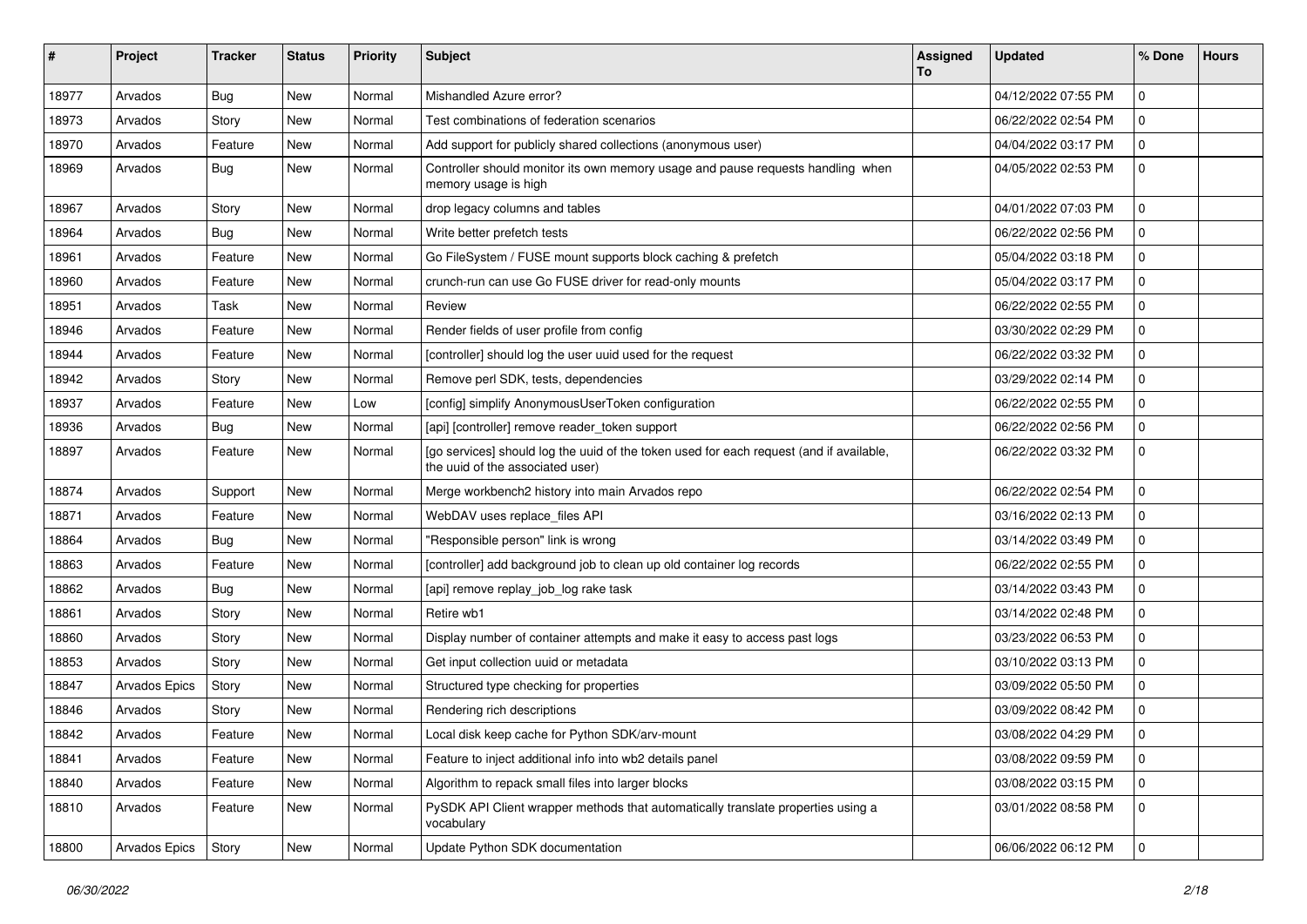| ∦     | Project       | <b>Tracker</b> | <b>Status</b> | <b>Priority</b> | Subject                                                                                                                                            | <b>Assigned</b><br>To | <b>Updated</b>      | % Done         | <b>Hours</b> |
|-------|---------------|----------------|---------------|-----------------|----------------------------------------------------------------------------------------------------------------------------------------------------|-----------------------|---------------------|----------------|--------------|
| 18799 | Arvados       | Story          | New           | Normal          | Strategy to tie the Python SDK to the API docs                                                                                                     |                       | 02/23/2022 08:05 PM | $\mathbf 0$    |              |
| 18798 | Arvados       | Story          | <b>New</b>    | Normal          | Turn code cookbook into liquid template & include files separately                                                                                 |                       | 02/23/2022 07:46 PM | $\mathbf 0$    |              |
| 18790 | Arvados       | Feature        | New           | Normal          | Access live container logs through arvados-client and crunch-run container gateway                                                                 |                       | 02/18/2022 03:28 PM | $\mathbf 0$    |              |
| 18788 | Arvados       | Feature        | <b>New</b>    | Normal          | User merge & migration support on LoginCluster federations                                                                                         |                       | 05/04/2022 03:18 PM | 0              |              |
| 18775 | Arvados       | Feature        | New           | Normal          | Search in picker dialogue for selecting Projects/Files/Directories                                                                                 |                       | 06/22/2022 03:37 PM | $\mathbf 0$    |              |
| 18765 | Arvados       | Bug            | <b>New</b>    | Normal          | engine configuration too big > 1048448 with singularity                                                                                            |                       | 06/07/2022 01:56 PM | $\mathbf 0$    |              |
| 18762 | Arvados       | Bug            | New           | Normal          | rails background tasks scaling issues                                                                                                              |                       | 06/22/2022 02:56 PM | 0              |              |
| 18726 | Arvados       | Feature        | <b>New</b>    | Normal          | a-c-r uses arv-put internally to upload dependencies                                                                                               |                       | 02/10/2022 04:53 PM | $\mathbf 0$    |              |
| 18724 | Arvados       | Bug            | New           | Normal          | Collection file_names should contain full paths for substring matching                                                                             |                       | 03/01/2022 09:11 PM | 0              |              |
| 18693 | Arvados       | Story          | <b>New</b>    | Normal          | Deduplicate permission links                                                                                                                       |                       | 06/22/2022 02:53 PM | $\mathbf 0$    |              |
| 18689 | Arvados       | Feature        | New           | Normal          | support secret_environment                                                                                                                         |                       | 04/06/2022 03:55 PM | $\mathbf 0$    |              |
| 18685 | Arvados Epics | Story          | New           | Normal          | Synchronize configuration on multi-node cluster                                                                                                    |                       | 05/18/2022 02:35 PM | $\mathbf 0$    |              |
| 18684 | Arvados Epics | Story          | New           | Normal          | New user mode for Workbench (for use on Playground)                                                                                                |                       | 02/18/2022 10:01 PM | $\mathbf 0$    |              |
| 18677 | Arvados       | Feature        | New           | Normal          | Container runtime metrics API                                                                                                                      |                       | 01/25/2022 06:56 PM | $\mathbf 0$    |              |
| 18672 | Arvados       | Feature        | <b>New</b>    | Normal          | [go sdk] describe + implement desired Go SDK                                                                                                       |                       | 01/24/2022 09:34 PM | $\mathbf 0$    |              |
| 18671 | Arvados       | <b>Bug</b>     | New           | Normal          | [go sdk] update documentation                                                                                                                      |                       | 01/24/2022 09:33 PM | $\mathbf 0$    |              |
| 18669 | Arvados       | Task           | <b>New</b>    | Normal          | review 18668-add-project-support-to-deduplication-report                                                                                           |                       | 01/24/2022 04:51 PM | $\mathbf 0$    |              |
| 18623 | Arvados       | Feature        | New           | Normal          | Ensure Etag can be used and honor If-Match header in updates                                                                                       |                       | 01/12/2022 04:50 PM | $\mathbf 0$    |              |
| 18621 | Arvados       | Feature        | New           | Normal          | Ability for admin to purge old versions of a collection                                                                                            |                       | 01/10/2022 04:41 PM | $\mathbf 0$    |              |
| 18620 | Arvados       | Feature        | New           | Normal          | [LSF] use btop to adjust relative priorities of arvados jobs                                                                                       |                       | 01/10/2022 03:45 PM | 0              |              |
| 18618 | Arvados       | Bug            | New           | Normal          | Reusing workflows/steps is too slow                                                                                                                |                       | 01/07/2022 07:12 PM | $\mathbf 0$    |              |
| 18586 | Arvados       | Bug            | New           | Normal          | Remove docs/code for unsupported AsyncPermissionsUpdateInterval                                                                                    |                       | 12/14/2021 04:21 PM | $\mathbf 0$    |              |
| 18576 | Arvados       | Feature        | New           | Normal          | arv-put converts properties aliases to vocabulary ids                                                                                              |                       | 04/05/2022 02:53 PM | $\mathbf 0$    |              |
| 18573 | Arvados       | Feature        | <b>New</b>    | Normal          | packer compute image builder script should take an explicit arvados package version to<br>install instead of latest in selected package repository |                       | 12/09/2021 05:01 PM | $\mathbf 0$    |              |
| 18564 | Arvados       | Feature        | <b>New</b>    | Normal          | [art] run jenkins release build steps with a set of parameters                                                                                     |                       | 06/08/2022 03:20 PM | $\Omega$       |              |
| 18563 | Arvados       | <b>Bug</b>     | New           | Normal          | [config] simplify/streamline InternalURLs/ExternalURL situation                                                                                    |                       | 06/07/2022 09:07 PM | $\mathbf 0$    |              |
| 18548 | Arvados       | Feature        | New           | Normal          | Ability to share a link to the "Get API Token" dialog in WB"                                                                                       |                       | 12/03/2021 03:22 PM | $\overline{0}$ |              |
| 18516 | Arvados       | Story          | New           | Normal          | run Theia interactively for development on shell and/or compute nodes                                                                              |                       | 12/01/2021 05:47 PM | $\mathbf 0$    |              |
| 18515 | Arvados       | Story          | New           | Normal          | run interactive Jupyter on shell and/or compute nodes                                                                                              |                       | 12/01/2021 05:17 PM | 0              |              |
| 18514 | Arvados       | Story          | New           | Normal          | Research framework for interactive tutorials that overlay the app                                                                                  |                       | 12/01/2021 03:49 PM | $\mathbf 0$    |              |
| 18501 | Arvados       | <b>Bug</b>     | New           | Normal          | Add option in ARV GUI to open link in new tab                                                                                                      |                       | 11/30/2021 03:43 PM | 0              |              |
| 18500 | Arvados       | <b>Bug</b>     | New           | Normal          | Arvados CV for "Study Type" property not active                                                                                                    |                       | 11/30/2021 03:41 PM | 0              |              |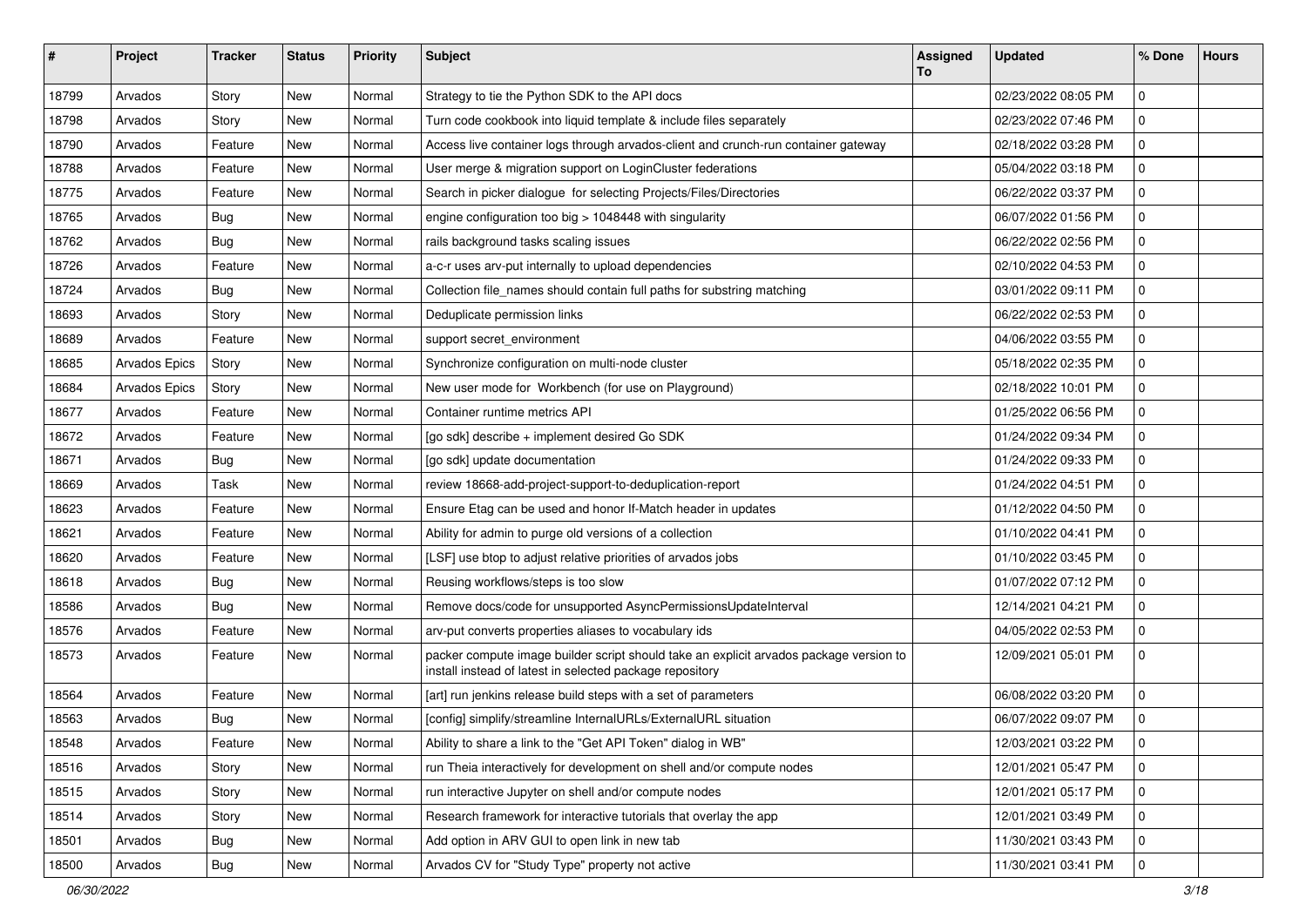| #     | Project                | <b>Tracker</b> | <b>Status</b> | <b>Priority</b> | <b>Subject</b>                                                                                                            | Assigned<br>To | <b>Updated</b>      | % Done      | <b>Hours</b> |
|-------|------------------------|----------------|---------------|-----------------|---------------------------------------------------------------------------------------------------------------------------|----------------|---------------------|-------------|--------------|
| 18499 | Arvados                | Bug            | New           | Normal          | Advanced Dialog on collections shows the manifest_text as null                                                            |                | 11/30/2021 03:38 PM | $\mathbf 0$ |              |
| 18498 | Arvados                | Bug            | New           | Normal          | WB2 collection UUID in project URL shows blank page                                                                       |                | 11/30/2021 03:37 PM | $\mathbf 0$ |              |
| 18486 | Arvados                | Bug            | New           | Normal          | Docker containers are always removed                                                                                      |                | 12/07/2021 03:31 PM | $\mathbf 0$ |              |
| 18481 | Arvados                | Bug            | New           | Normal          | Workbench allows setting values with leading and trailing whitespace in property values                                   |                | 11/26/2021 08:13 AM | $\mathbf 0$ |              |
| 18464 | Arvados                | Feature        | New           | Normal          | Batch update endpoint for permission changes                                                                              |                | 11/22/2021 03:33 PM | $\mathbf 0$ |              |
| 18463 | Arvados                | Feature        | New           | Normal          | Sharing dialog shows all permissions including indirect and allows searching for users<br>by name                         |                | 11/22/2021 03:20 PM | $\mathbf 0$ |              |
| 18462 | Arvados                | Story          | New           | Normal          | Requesting object by uuid should return 403 instead of 404                                                                |                | 11/22/2021 03:20 PM | $\mathbf 0$ |              |
| 18393 | Arvados                | <b>Bug</b>     | New           | Normal          | [workbench2] forces relogin on every new window/tab                                                                       |                | 11/19/2021 02:43 PM | $\mathbf 0$ |              |
| 18385 | Arvados                | Bug            | New           | Normal          | arvados-server config-dump   arvados-server config-check -config=- spurious warnings                                      |                | 11/16/2021 09:06 PM | $\mathbf 0$ |              |
| 18371 | Arvados<br>Workbench 2 | Bug            | New           | Normal          | Handle unreachable API server better on startup                                                                           |                | 11/15/2021 07:09 PM | $\mathbf 0$ |              |
| 18369 | Arvados                | Feature        | New           | Normal          | [doc] describe the block packing algorithm used by our various Keep clients (arv-put,<br>python sdk, keep-web, arv-mount) |                | 11/15/2021 04:14 PM | $\mathbf 0$ |              |
| 18368 | Arvados                | Feature        | New           | Normal          | Notification banner                                                                                                       |                | 06/21/2022 08:00 PM | $\mathbf 0$ |              |
| 18362 | Arvados                | Story          | New           | Normal          | cwltest results for Arvados produces badges which can be linked to from commonwl.org                                      |                | 11/10/2021 05:41 PM | $\mathbf 0$ |              |
| 18350 | <b>Arvados Epics</b>   | Story          | New           | Normal          | Login cluster with only arvados-controller & no fallback to Rails                                                         |                | 02/18/2022 10:00 PM | $\mathbf 0$ |              |
| 18347 | Arvados                | Feature        | New           | Normal          | Cache negative token lookups in federation/OIDC                                                                           |                | 11/23/2021 09:07 PM | $\mathbf 0$ |              |
| 18345 | Arvados                | Bug            | New           | Normal          | Activity script crash                                                                                                     |                | 11/23/2021 09:13 PM | $\mathbf 0$ |              |
| 18342 | <b>Arvados Epics</b>   | Story          | New           | Normal          | Stream Keep data to minimize latency and memory usage                                                                     |                | 05/09/2022 03:21 PM | $\mathbf 0$ |              |
| 18341 | Arvados                | Story          | New           | Normal          | "arvados-server init" can set up a single-node production cluster                                                         |                | 11/08/2021 02:39 PM | $\mathbf 0$ |              |
| 18338 | Arvados                | Story          | New           | Normal          | "arvados-server init" can use a local root CA to sign certificates                                                        |                | 11/05/2021 03:27 PM | $\mathbf 0$ |              |
| 18337 | <b>Arvados Epics</b>   | Story          | New           | Normal          | Easy install via OS package                                                                                               |                | 06/29/2022 06:27 PM | $\mathbf 0$ |              |
| 18335 | Arvados                | Feature        | New           | Normal          | Export health checks as Prometheus metrics                                                                                |                | 11/04/2021 03:58 PM | $\mathbf 0$ |              |
| 18334 | Arvados                | Bug            | <b>New</b>    | Normal          | Accept release info changes in docker recipes                                                                             |                | 11/04/2021 03:23 PM | $\mathbf 0$ |              |
| 18292 | Arvados                | Bug            | New           | Normal          | [cleanup] remove AssignNodeHostname from the configuration. Also from the<br>documentation.                               |                | 10/22/2021 09:24 PM | $\mathbf 0$ |              |
| 18280 | Arvados                | Bug            | New           | Normal          | Advanced Search in ARV PROD GUI non-functional                                                                            |                | 10/20/2021 04:46 PM | $\mathbf 0$ |              |
| 18279 | Arvados                | <b>Bug</b>     | New           | Normal          | Data Collection page on 2.3.0 rc2                                                                                         |                | 10/20/2021 04:45 PM | l 0         |              |
| 18266 | Arvados                | Bug            | New           | Normal          | Turn manual testing plan for WB2 into tickets to write cypress tests                                                      |                | 06/22/2022 02:54 PM | $\mathbf 0$ |              |
| 18262 | Arvados                | <b>Bug</b>     | New           | Normal          | [crunch-run] handle out-of-diskspace on the compute node better                                                           |                | 10/08/2021 09:42 PM | $\mathbf 0$ |              |
| 18255 | Arvados                | Story          | New           | Normal          | Proof of concept Arvados single-node AMI                                                                                  |                | 10/06/2021 03:25 PM | $\mathbf 0$ |              |
| 18241 | Arvados                | Story          | New           | Normal          | "NanoCPUs can not be set" Docker error                                                                                    |                | 10/13/2021 03:13 PM | $\mathbf 0$ |              |
| 18239 | Arvados                | Story          | New           | Normal          | Add Kubernetes testing to CI                                                                                              |                | 11/09/2021 07:56 PM | $\mathbf 0$ |              |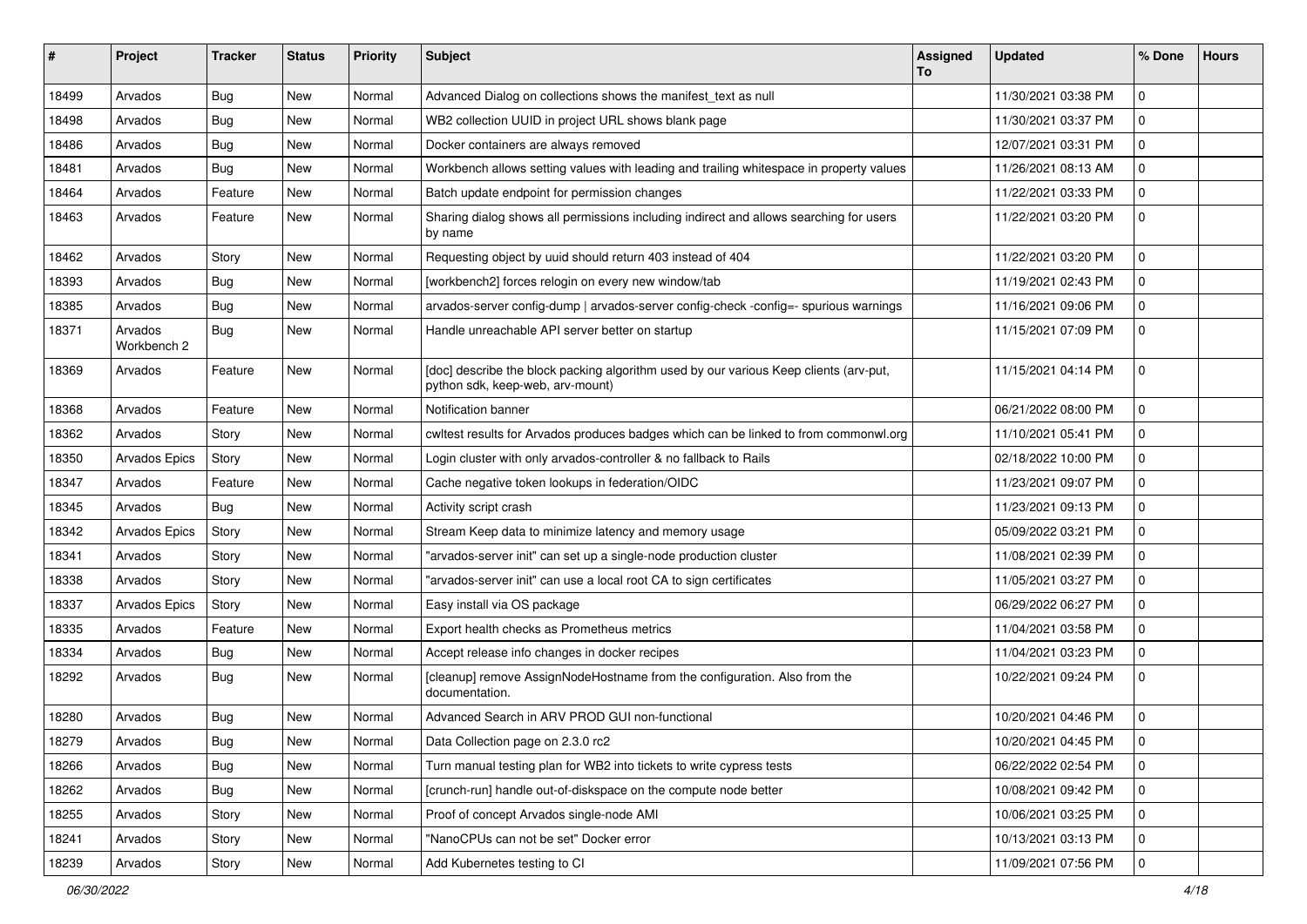| $\vert$ # | Project                | <b>Tracker</b> | <b>Status</b> | <b>Priority</b> | Subject                                                                                           | <b>Assigned</b><br>To | <b>Updated</b>      | % Done      | <b>Hours</b> |
|-----------|------------------------|----------------|---------------|-----------------|---------------------------------------------------------------------------------------------------|-----------------------|---------------------|-------------|--------------|
| 18220     | Arvados                | Bug            | New           | Normal          | Support Docker ENTRYPOINT on Singularity in crunch-run                                            |                       | 09/29/2021 03:25 PM | $\mathbf 0$ |              |
| 18218     | Arvados                | Feature        | New           | Normal          | ARV GUI: perform operations on files selected via the filter                                      |                       | 09/28/2021 08:30 PM | 0           |              |
| 18217     | Arvados                | Feature        | New           | Normal          | Enable file sorting in Data Collection                                                            |                       | 09/28/2021 07:45 PM | $\mathbf 0$ |              |
| 18214     | Arvados                | Bug            | New           | Normal          | global search results link to wb1 not wb2                                                         |                       | 09/28/2021 07:30 PM | 0           |              |
| 18213     | Arvados                | Feature        | New           | Normal          | Arvados "display in new tab" shows outdated data                                                  |                       | 09/28/2021 07:28 PM | $\mathbf 0$ |              |
| 18212     | Arvados                | Bug            | New           | Normal          | Read-only users can't open file in new tab                                                        |                       | 09/28/2021 07:27 PM | $\mathbf 0$ |              |
| 18211     | Arvados                | Feature        | New           | Normal          | Should the Loading Progress bar always be shown?                                                  |                       | 09/28/2021 07:16 PM | 0           |              |
| 18210     | Arvados                | <b>Bug</b>     | New           | Normal          | Create Mountainduck Bookmark files not working                                                    |                       | 09/28/2021 07:14 PM | $\mathbf 0$ |              |
| 18209     | Arvados                | Feature        | New           | Normal          | Re-run process on arvados throws error                                                            |                       | 09/28/2021 07:12 PM | 0           |              |
| 18208     | Arvados                | <b>Bug</b>     | New           | Normal          | Workbench2 search shows all sites even if just searching in one site                              |                       | 09/28/2021 07:09 PM | $\mathbf 0$ |              |
| 18205     | Arvados                | Feature        | New           | Normal          | [api] [cloud] add live compute instance price to container record                                 |                       | 06/15/2022 02:45 PM | $\mathbf 0$ |              |
| 18204     | Arvados                | Bug            | New           | Normal          | Workbench2 is missing a UI that shows which group a user is member of                             |                       | 09/27/2021 08:47 PM | 0           |              |
| 18202     | Arvados<br>Workbench 2 | <b>Bug</b>     | New           | Normal          | User Attributes Dialog are incorrectly displayed                                                  |                       | 09/27/2021 08:36 PM | $\mathbf 0$ |              |
| 18201     | Arvados<br>Workbench 2 | Bug            | New           | Normal          | "Shared with me" Tree keeps expanding even if I closed it intentionally                           |                       | 09/27/2021 08:28 PM | 0           |              |
| 18200     | Arvados<br>Workbench 2 | <b>Bug</b>     | New           | Normal          | Different content size of collection & files in wb2 vs wb                                         |                       | 09/27/2021 08:17 PM | 0           |              |
| 18199     | Arvados                | Bug            | New           | Normal          | Issue with sharing settings of "open access" new projects                                         |                       | 09/27/2021 07:58 PM | $\mathbf 0$ |              |
| 18198     | Arvados                | Bug            | New           | Normal          | "copy selected files into collection" function in WB2 extremely slow                              |                       | 09/27/2021 07:45 PM | 0           |              |
| 18197     | Arvados                | Feature        | New           | Normal          | add search option to input selection when running a workflow                                      |                       | 09/27/2021 07:41 PM | $\mathbf 0$ |              |
| 18196     | Arvados                | Feature        | <b>New</b>    | Normal          | expose saved searches as browsing option on the left side                                         |                       | 09/27/2021 07:39 PM | $\mathbf 0$ |              |
| 18194     | Arvados                | Feature        | New           | Normal          | "Release" as search option                                                                        |                       | 09/27/2021 07:35 PM | 0           |              |
| 18193     | Arvados                | Feature        | New           | Normal          | Multi-select collections and projects to delete them                                              |                       | 09/27/2021 07:14 PM | $\mathbf 0$ |              |
| 18192     | Arvados                | <b>Bug</b>     | New           | Normal          | Advanced search is showing ROX IDs in the search field syntax instead of clear values             |                       | 09/27/2021 07:13 PM | 0           |              |
| 18191     | Arvados                | <b>Bug</b>     | New           | Normal          | [doc] the compute node image doc does not take releases into account                              |                       | 09/24/2021 09:50 PM | $\mathbf 0$ |              |
| 18182     | Arvados                | Feature        | New           | Normal          | Parameter on get_permissions API to return every user and group with permissions                  |                       | 11/24/2021 04:15 PM | $\mathbf 0$ |              |
| 18181     | Arvados                | Feature        | New           | Normal          | Ability to specify a % of compute instance price that user is willing to go over from<br>cheapest |                       | 09/22/2021 04:06 PM | 0           |              |
| 18179     | Arvados Epics          | Story          | New           | Normal          | Better spot instance support                                                                      |                       | 03/23/2022 01:47 PM | 0           |              |
| 18174     | Arvados                | Feature        | New           | Normal          | [servers] add logging with automatic rotation to user-specified directory                         |                       | 09/21/2021 09:08 PM | 0           |              |
| 18170     | Arvados                | <b>Bug</b>     | New           | Normal          | Display of long names can be improved on WB2                                                      |                       | 09/20/2021 06:19 PM | 0           |              |
| 18168     | Arvados                | Bug            | New           | Normal          | Workbench2 Trash is not listing all trashed items                                                 |                       | 09/20/2021 06:14 PM | 0           |              |
| 18167     | Arvados                | <b>Bug</b>     | New           | Normal          | Files in collection are not sorted                                                                |                       | 09/20/2021 05:38 PM | 0           |              |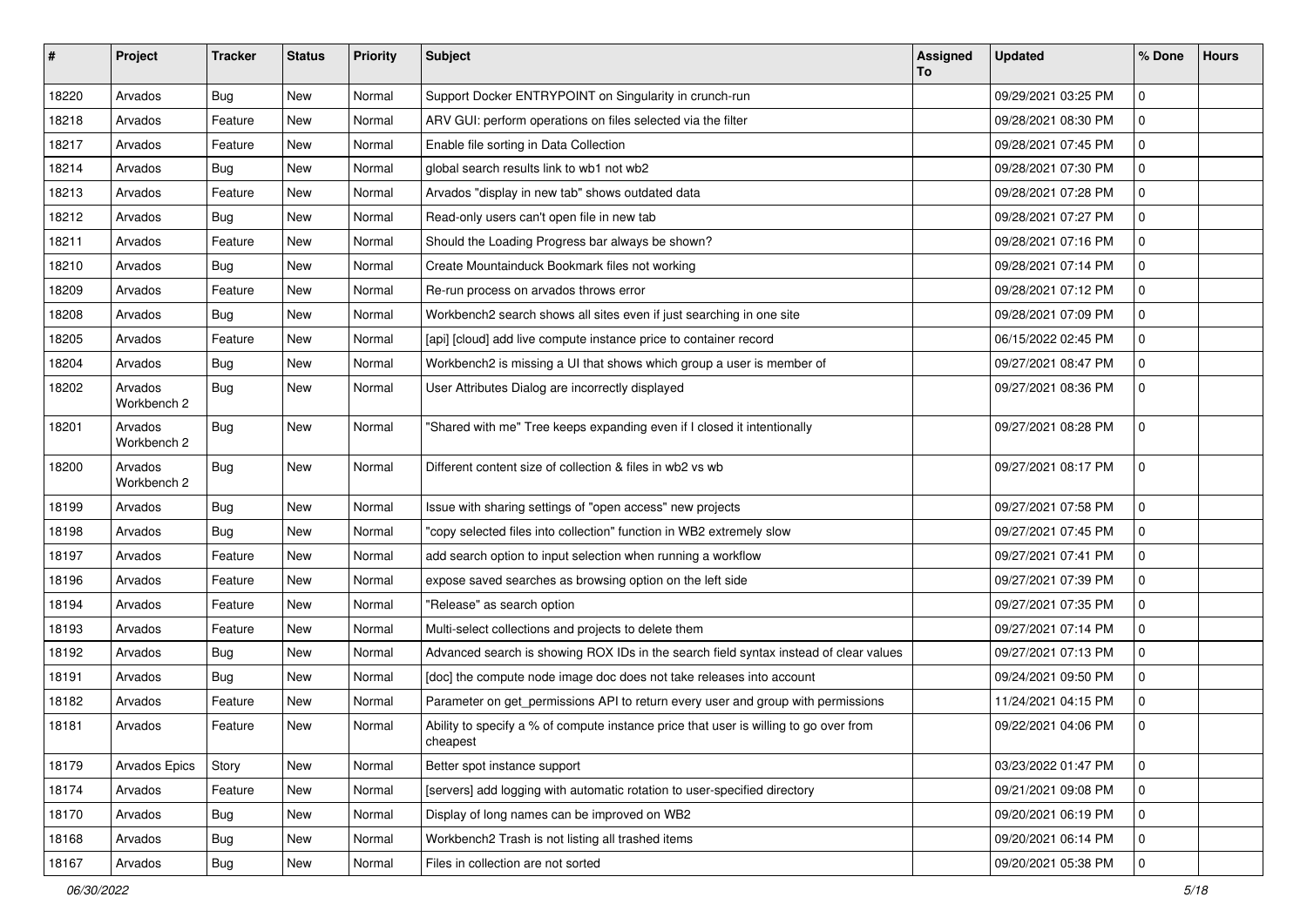| ∦     | Project       | Tracker    | <b>Status</b> | <b>Priority</b> | <b>Subject</b>                                                                                                            | Assigned<br>To | <b>Updated</b>      | % Done         | <b>Hours</b> |
|-------|---------------|------------|---------------|-----------------|---------------------------------------------------------------------------------------------------------------------------|----------------|---------------------|----------------|--------------|
| 18166 | Arvados       | Bug        | New           | Normal          | [Release] Auto-sync the arvados gem dependencies on RailsAPI and Workbench1                                               |                | 11/10/2021 04:14 PM | $\mathbf 0$    |              |
| 18165 | Arvados       | Feature    | New           | Normal          | Whole-collection search in new collection viewer                                                                          |                | 09/20/2021 02:43 PM | $\mathbf 0$    |              |
| 18163 | Arvados       | Feature    | New           | Normal          | [Crunch] add CWL extension to limit the number of concurrently running jobs during a<br>scatter                           |                | 01/10/2022 03:42 PM | $\mathbf 0$    |              |
| 18161 | Arvados       | Bug        | <b>New</b>    | Normal          | [a-d-c] the arvados_dispatchcloud_queue_entries prometheus metric should report<br>actual instance types                  |                | 09/16/2021 04:41 PM | $\Omega$       |              |
| 18150 | Arvados       | Story      | New           | Normal          | Document configuration items for customizing text in Workbench                                                            |                | 09/15/2021 01:31 PM | $\mathbf 0$    |              |
| 18124 | Arvados       | Feature    | New           | Normal          | User edit page                                                                                                            |                | 09/13/2021 10:05 PM | $\mathbf 0$    |              |
| 18118 | Arvados       | Bug        | New           | Normal          | investigate separate socket timeouts waiting for connection and HTTP response in<br>Python SDK                            |                | 09/08/2021 03:22 PM | $\mathbf 0$    |              |
| 18114 | Arvados       | <b>Bug</b> | New           | Normal          | [a-d-c] slow down retries when CreateInstance returns non-quota/non-throttle errors                                       |                | 09/07/2021 06:11 PM | $\mathbf{0}$   |              |
| 18101 | Arvados       | Bug        | New           | Normal          | [a-d-c] [AWS] add option to spin up (spot) instances in more/all availability zones in the<br>region                      |                | 09/03/2021 08:16 PM | $\mathbf 0$    |              |
| 18075 | Arvados       | Bug        | New           | Normal          | arvados-dispatch-cloud should respect Containers.MaxComputeVMs                                                            |                | 08/30/2021 07:33 PM | $\mathbf 0$    |              |
| 18071 | Arvados       | Feature    | New           | Normal          | Use postgresql advisory locks to prevent concurrent dispatcher / keep-balance<br>processes                                |                | 08/26/2021 05:55 PM | $\mathbf 0$    |              |
| 18047 | Arvados Epics | Story      | New           | Normal          | Faceted search of metadata                                                                                                |                | 02/18/2022 10:02 PM | $\Omega$       |              |
| 18019 | Arvados       | Bug        | New           | Normal          | Ideployment][arvados-formula] selinux breaks many installation steps                                                      |                | 08/12/2021 06:31 PM | $\mathbf 0$    |              |
| 18016 | Arvados       | Bug        | New           | Normal          | [api] remove unused last_used_at and last_used_by_ip_address columns on<br>api_client_authorizations table                |                | 08/12/2021 02:52 PM | $\mathbf 0$    |              |
| 18011 | Arvados       | Bug        | New           | Normal          | [packaging][centos7] systemctl daemon-reload should be run by the post-inst script<br>when upgrading packages on centos 7 |                | 08/13/2021 12:07 AM | $\mathbf 0$    |              |
| 18009 | Arvados       | Bug        | <b>New</b>    | Normal          | [controller] always returns an empty "unsigned_manifest_text" field for collections                                       |                | 08/11/2021 05:15 PM | $\mathbf 0$    |              |
| 18008 | Arvados       | <b>Bug</b> | New           | Normal          | [api] reqid not always being recorded in the api server log                                                               |                | 08/11/2021 05:06 PM | $\mathbf 0$    |              |
| 18000 | Arvados       | Bug        | New           | Normal          | [deduplicationreport] negative number in the "saved by Keep deduplication" report                                         |                | 08/10/2021 01:27 PM | $\mathbf 0$    |              |
| 17993 | Arvados       | Feature    | New           | Normal          | [deduplication-report] supports storage classes                                                                           |                | 11/23/2021 09:26 PM | $\mathbf 0$    |              |
| 17988 | Arvados       | Feature    | New           | Normal          | Enforce memory limits using Singularity + cloud                                                                           |                | 06/22/2022 02:55 PM | $\mathbf{0}$   |              |
| 17981 | Arvados       | Feature    | New           | Normal          | Hint to set properties on output collection based on workflow input or output parameter<br>values                         |                | 08/05/2021 01:51 PM | $\mathbf 0$    |              |
| 17953 | Arvados       | Story      | New           | Normal          | [api] Remove unused "node" object                                                                                         |                | 11/23/2021 09:28 PM | $\mathbf 0$    |              |
| 17950 | Arvados       | Task       | New           | Normal          | review 17949-add-bullseye                                                                                                 |                | 07/29/2021 07:26 PM | $\mathbf 0$    |              |
| 17946 | Arvados       | Feature    | New           | Normal          | design: add complex structures to structured vocabulary                                                                   |                | 11/02/2021 05:12 PM | $\mathbf 0$    |              |
| 17945 | Arvados       | Feature    | New           | Normal          | design: Add type checking to the structured vocabulary                                                                    |                | 11/02/2021 05:13 PM | $\mathbf 0$    |              |
| 17942 | Arvados       | Bug        | New           | Normal          | [arv-mount] requests manifest text multiple times when mounting collection                                                |                | 08/09/2021 03:41 PM | 0              |              |
| 17941 | Arvados       | Bug        | New           | Normal          | [ws] memory management issues                                                                                             |                | 08/09/2021 03:40 PM | $\overline{0}$ |              |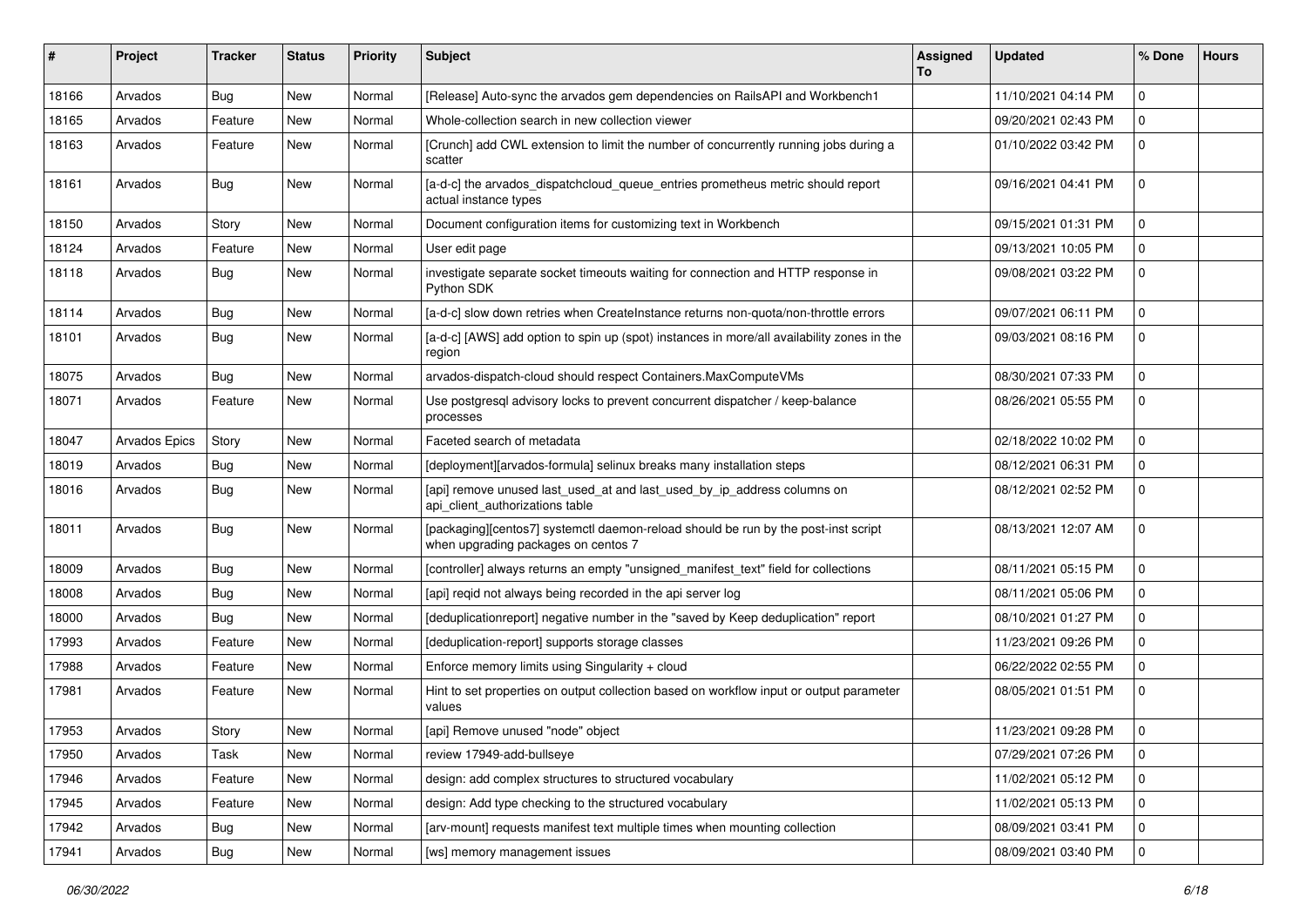| ∦     | Project              | <b>Tracker</b> | <b>Status</b> | <b>Priority</b> | Subject                                                                                                                                       | Assigned<br>To | <b>Updated</b>      | % Done              | <b>Hours</b> |
|-------|----------------------|----------------|---------------|-----------------|-----------------------------------------------------------------------------------------------------------------------------------------------|----------------|---------------------|---------------------|--------------|
| 17940 | Arvados              | Bug            | New           | Normal          | [controller] memory management issues                                                                                                         |                | 08/09/2021 03:40 PM | $\mathbf 0$         |              |
| 17937 | Arvados              | <b>Bug</b>     | New           | Normal          | [workbench] uploader is hardcoded to X-Keep-Desired-Replicas: 2                                                                               |                | 08/13/2021 04:40 AM | $\mathbf 0$         |              |
| 17878 | Arvados              | Bug            | New           | Normal          | [container shell] confusing error "channel 3: bad ext data" when forwarding tcp traffic<br>into a container with API: false                   |                | 07/08/2021 05:21 PM | $\mathbf 0$         |              |
| 17859 | Arvados              | Bug            | New           | Normal          | When @AutoSetupNewUsers: true@ new users' username is added as email                                                                          |                | 08/02/2021 12:23 PM | $\mathbf 0$         |              |
| 17849 | <b>Arvados Epics</b> | Story          | New           | Normal          | FUSE driver v2                                                                                                                                |                | 05/09/2022 03:22 PM | $\mathbf 0$         |              |
| 17845 | Arvados              | Bug            | New           | Normal          | [tutorial] reuse is not working                                                                                                               |                | 06/22/2022 02:56 PM | $\mathbf 0$         |              |
| 17838 | Arvados              | Feature        | New           | Normal          | Create filter group from advanced search                                                                                                      |                | 08/05/2021 03:27 PM | $\mathbf 0$         |              |
| 17827 | Arvados              | Feature        | New           | Normal          | [deployment][provision] rename the *_TAG variables to *_FORMULA_TAG                                                                           |                | 06/21/2021 06:17 PM | $\mathbf 0$         |              |
| 17826 | Arvados              | Feature        | New           | Normal          | Mark individual collections with permission to download through keep-web.                                                                     |                | 08/10/2021 05:35 PM | $\mathbf 0$         |              |
| 17814 | Arvados              | Feature        | New           | Normal          | Send "invite" or "friend request" to connect with other users                                                                                 |                | 08/06/2021 09:51 PM | $\mathbf 0$         |              |
| 17807 | Arvados              | Feature        | New           | Normal          | keep-web supports login flow                                                                                                                  |                | 06/22/2022 03:32 PM | $\mathbf 0$         |              |
| 17786 | Arvados              | Bug            | New           | Normal          | [deployment][webshell][shellinabox] centos 7's shellinabox is not pam-enabled                                                                 |                | 07/09/2021 07:29 PM | $\mathbf 0$         |              |
| 17780 | Arvados              | <b>Bug</b>     | New           | Normal          | [a-d-c] when toggling UsePreemptibleInstances, existing containers that are runnable<br>generate lots of errors                               |                | 07/06/2021 09:07 PM | $\mathbf 0$         |              |
| 17775 | Arvados              | Bug            | New           | Normal          | [a-d-c] the user should be able to see when preemptible nodes get shut down and the<br>running container requeued                             |                | 12/14/2021 09:01 PM | $\mathbf 0$         |              |
| 17773 | Arvados              | Feature        | <b>New</b>    | Normal          | support token OIDC token introspection                                                                                                        |                | 06/08/2021 05:21 PM | $\mathbf 0$         |              |
| 17772 | Arvados              | Feature        | New           | Normal          | use subject identifier (username etc) in "identity_url" instead of "email" for login                                                          |                | 01/31/2022 04:22 PM | $\mathbf 0$         |              |
| 17771 | Arvados              | Bug            | New           | Normal          | [a-d-c] when a cluster supports preemptible nodes, there should be a knob to allow the<br>user to choose the use of preemptible nodes, or not |                | 07/06/2021 09:08 PM | $\mathbf 0$         |              |
| 17768 | Arvados              | Feature        | <b>New</b>    | Normal          | Special file/path in collection that indicates a folder shouldn't be expanded by default                                                      |                | 06/07/2021 02:45 PM | $\mathbf{0}$        |              |
| 17764 | Arvados              | Bug            | New           | Normal          | [arv-put] progress update does not refresh frequently enough                                                                                  |                | 07/06/2021 09:08 PM | $\mathbf 0$         |              |
| 17759 | Arvados              | Bug            | New           | Normal          | [Keep] azure blob driver 404 errors are weird                                                                                                 |                | 07/06/2021 09:08 PM | $\mathbf 0$         |              |
| 17746 | Arvados              | <b>Bug</b>     | New           | Normal          | Long lines in the WB2 logs are wrapped messing up the viewport                                                                                |                | 06/01/2021 09:50 PM | 0                   |              |
| 17745 | Arvados              | <b>Bug</b>     | New           | Normal          | [config] arvados-server config-dump with ec2 driver has confusing output                                                                      |                | 07/06/2021 09:08 PM | $\mathbf 0$         |              |
| 17741 | Arvados              | Bug            | New           | Normal          | Golang SDK CollectionFileSystem uses time.Now() as default Last-Modified for all<br>collections identified by portable data hash              |                | 06/04/2021 03:30 PM | $\mathbf 0$         |              |
| 17718 | Arvados              | Story          | New           | Normal          | Standalone JWT token support for OIDC                                                                                                         |                | 06/08/2021 05:21 PM | $\Omega$            |              |
| 17701 | Arvados Epics        | Story          | New           | Normal          | WB2 usable on small screens / mobile                                                                                                          |                | 02/18/2022 10:01 PM | $\mathbf 0$         |              |
| 17694 | Arvados              | Feature        | New           | Normal          | [Keep][keep-web] improve observability of buffer cache                                                                                        |                | 05/18/2021 08:32 PM | $\mathbf 0$         |              |
| 17693 | Arvados              | Feature        | New           | Normal          | [keep-web] Improve cache efficiency for a mix of fast and slow clients                                                                        |                | 05/18/2021 08:20 PM | $\mathbf 0$         |              |
| 17684 | Arvados              | Feature        | New           | Normal          | [deployment][arvados-formula] add sudo examples to use arvados as a pam source for<br>shell nodes                                             |                | 07/06/2021 09:11 PM | $\mathsf{O}\xspace$ |              |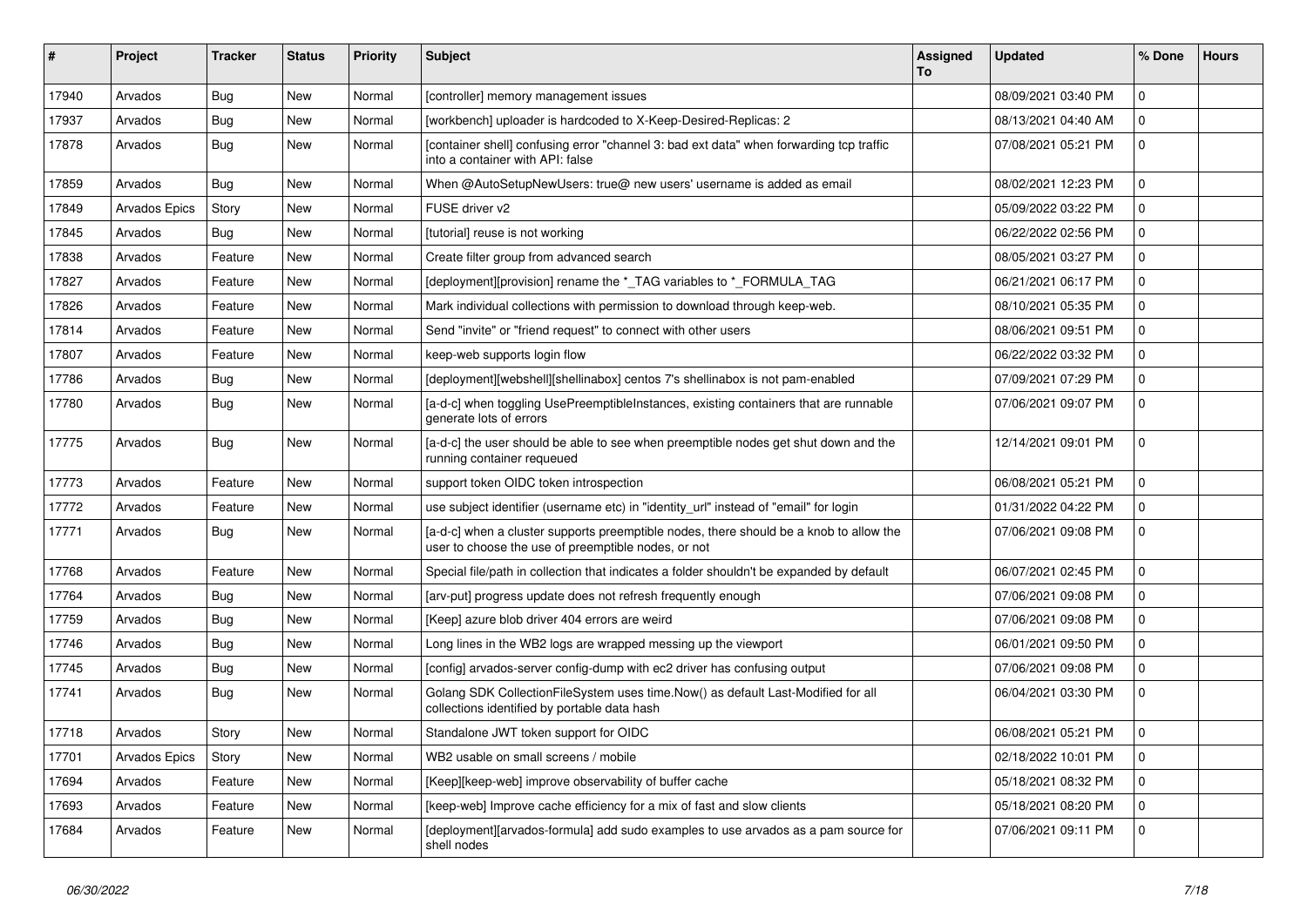| #     | Project                | <b>Tracker</b> | <b>Status</b> | <b>Priority</b> | Subject                                                                                                                  | Assigned<br>To | <b>Updated</b>      | % Done      | <b>Hours</b> |
|-------|------------------------|----------------|---------------|-----------------|--------------------------------------------------------------------------------------------------------------------------|----------------|---------------------|-------------|--------------|
| 17681 | Arvados                | Bug            | New           | Normal          | [controller] seems to have a really long timeout for its db connection                                                   |                | 06/08/2021 05:52 PM | $\mathbf 0$ |              |
| 17674 | Arvados                | Bug            | New           | Normal          | add profiling infrastructure to Rails API server                                                                         |                | 06/08/2021 05:53 PM | $\mathbf 0$ |              |
| 17613 | Arvados                | Feature        | New           | Normal          | "created_by_uuid" field                                                                                                  |                | 05/05/2021 03:49 PM | $\mathbf 0$ |              |
| 17597 | Arvados                | Bug            | <b>New</b>    | Normal          | [keep-web] Improve error response when AnonymousUserToken not configured and no<br>token provided by client              |                | 04/28/2021 06:24 PM | $\mathbf 0$ |              |
| 17586 | Arvados                | Feature        | New           | Normal          | Merge collections                                                                                                        |                | 04/26/2021 02:32 PM | $\mathbf 0$ |              |
| 17584 | Arvados                | Bug            | New           | Normal          | Permission dialog should indicate that permissions are inherited                                                         |                | 04/26/2021 02:11 PM | 0           |              |
| 17581 | Arvados                | Feature        | New           | Normal          | Improvement: hierarchy in workflow selection in WB2                                                                      |                | 04/23/2021 01:56 PM | $\Omega$    |              |
| 17580 | Arvados                | Bug            | New           | Normal          | multi-select for inputs in workflow doesn't work anymore                                                                 |                | 04/23/2021 01:55 PM | $\mathbf 0$ |              |
| 17578 | Arvados                | Bug            | New           | Normal          | Global search results presentation in WB2                                                                                |                | 04/23/2021 01:51 PM | $\mathbf 0$ |              |
| 17577 | Arvados                | Bug            | New           | Normal          | Current description not shown under Edit Project                                                                         |                | 04/22/2021 06:55 AM | $\Omega$    |              |
| 17576 | Arvados                | Bug            | New           | Normal          | Copy collection link includes style                                                                                      |                | 04/22/2021 06:54 AM | $\mathbf 0$ |              |
| 17575 | Arvados                | Bug            | New           | Normal          | "Shared with me" Tree keeps expanding even if I closed it intentionally                                                  |                | 04/22/2021 06:51 AM | $\Omega$    |              |
| 17561 | Arvados                | Bug            | New           | Normal          | [arvados-dispatch-cloud] inst.SetTags() and inst.Destroy() should respect rate-limiting<br>responses from cloud provider |                | 06/02/2021 08:02 PM | $\mathbf 0$ |              |
| 17557 | Arvados                | Task           | New           | Normal          | Review                                                                                                                   |                | 07/07/2021 06:59 PM | $\mathbf 0$ |              |
| 17554 | Arvados                | Task           | <b>New</b>    | Normal          | Review                                                                                                                   |                | 07/07/2021 06:59 PM | $\mathbf 0$ |              |
| 17520 | Arvados                | Feature        | New           | Normal          | Option to delete a container and all associated child containers, logs and outputs.                                      |                | 04/07/2021 03:17 PM | $\mathbf 0$ |              |
| 17519 | Arvados<br>Workbench 2 | Task           | New           | Normal          | Update workbench1's link from the "Current token" dialog to take the user directly to<br>wb2's "Get API token" dialog.   |                | 07/06/2021 09:08 PM | $\Omega$    |              |
| 17518 | Arvados<br>Workbench 2 | Feature        | New           | Normal          | Workbench2 lets users auto-login and access dialogs through direct links                                                 |                | 07/06/2021 09:08 PM | $\Omega$    |              |
| 17510 | Arvados                | Feature        | New           | Normal          | Create filter group based on an advanced search query in the UI                                                          |                | 09/10/2021 01:33 PM | 0           |              |
| 17494 | Arvados                | Bug            | New           | Normal          | Still updating users from login cluster when nothing changed                                                             |                | 03/22/2021 04:00 PM | $\mathbf 0$ |              |
| 17490 | Arvados                | Feature        | <b>New</b>    | Normal          | [workbench2] make filter groups creatable/editable                                                                       |                | 07/06/2021 09:08 PM | $\mathbf 0$ |              |
| 17483 | Arvados                | Task           | New           | Normal          | Review                                                                                                                   |                | 04/14/2021 07:47 PM | $\mathbf 0$ |              |
| 17478 | Arvados                | Story          | <b>New</b>    | Normal          | Port Rails controller and integration tests for Groups to controller                                                     |                | 06/08/2021 05:55 PM | $\mathbf 0$ |              |
| 17477 | Arvados                | Task           | New           | Normal          | document arv-bash                                                                                                        |                | 03/17/2021 02:47 PM | 0           |              |
| 17468 | Arvados                | Feature        | New           | Normal          | [controller] Skip repetitive OIDC UserInfo calls if access token validates as an ID token                                |                | 07/06/2021 09:11 PM | 0           |              |
| 17434 | Arvados                | Bug            | New           | High            | project not shown in hierarchy on the left of wb2                                                                        |                | 03/15/2021 02:35 PM | 0           |              |
| 17433 | Arvados                | Bug            | New           | Normal          | Long picklists hide typing field in WB2                                                                                  |                | 03/01/2021 09:06 PM | $\mathbf 0$ |              |
| 17428 | Arvados                | Bug            | New           | Normal          | [deployment] arvados-api-server fails to re-install/upgrade if the postgresql-client and<br>the server versions differ   |                | 07/06/2021 09:08 PM | 0           |              |
| 17424 | Arvados                | <b>Bug</b>     | New           | Normal          | [API] group contents endpoint edge cases with filter on uuid                                                             |                | 03/08/2021 08:48 PM | 0           |              |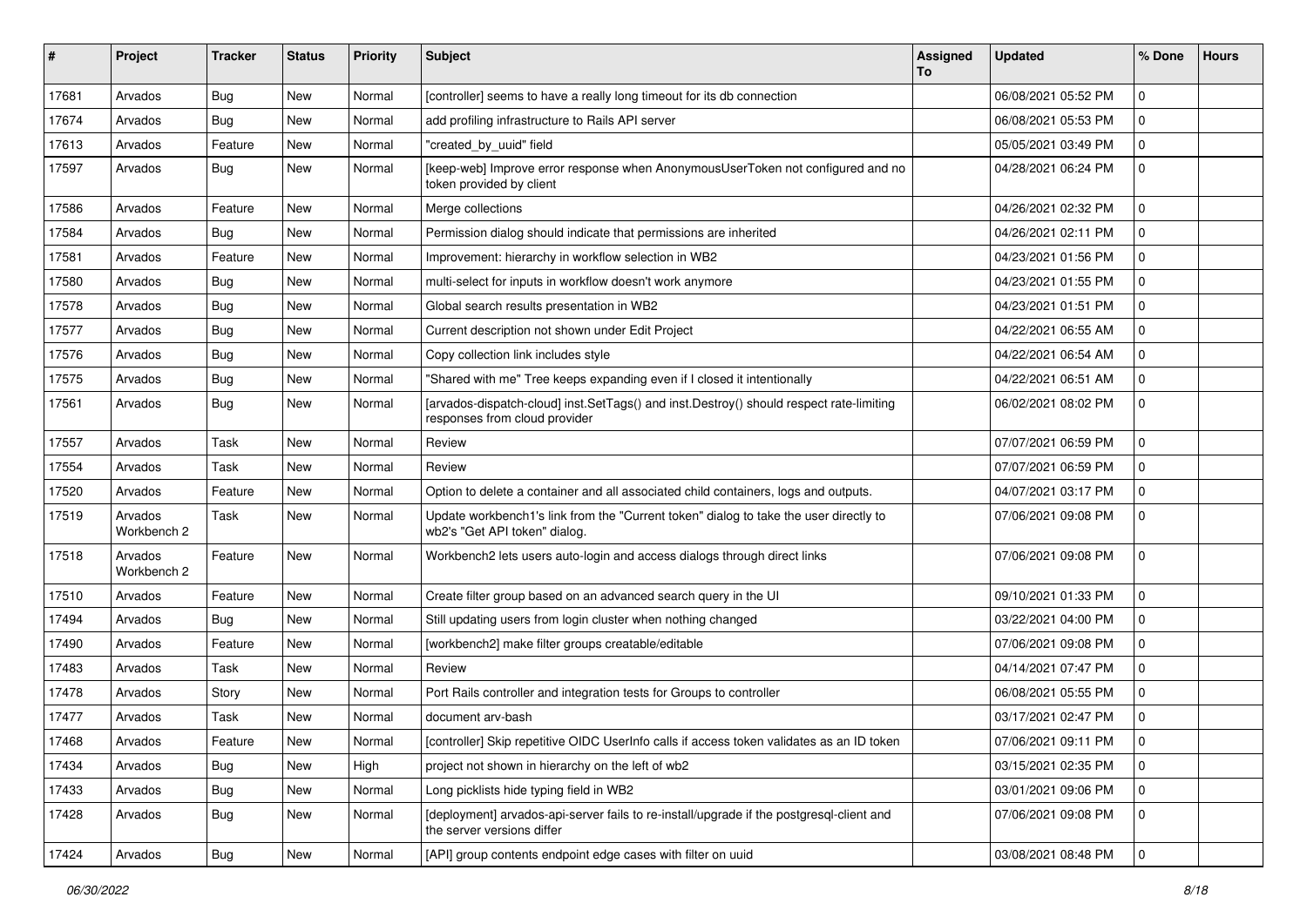| #     | Project                | <b>Tracker</b> | <b>Status</b> | <b>Priority</b> | <b>Subject</b>                                                                                                                      | <b>Assigned</b><br>To | <b>Updated</b>      | % Done      | <b>Hours</b> |
|-------|------------------------|----------------|---------------|-----------------|-------------------------------------------------------------------------------------------------------------------------------------|-----------------------|---------------------|-------------|--------------|
| 17416 | Arvados<br>Workbench 2 | <b>Bug</b>     | <b>New</b>    | Normal          | Make sure dev packages don't get included when making the production build                                                          |                       | 02/19/2021 07:45 PM | $\mathbf 0$ |              |
| 17413 | Arvados                | Bug            | New           | Normal          | [arv-mount] Exit (instead of undefined behavior) after unhandled exception                                                          |                       | 07/06/2021 09:08 PM | $\mathbf 0$ |              |
| 17401 | Arvados                | Feature        | <b>New</b>    | Normal          | VS code plugin for Arvados                                                                                                          |                       | 02/18/2021 04:27 PM | 0           |              |
| 17400 | Arvados<br>Workbench 2 | <b>Bug</b>     | New           | Normal          | Directly shared collections are displayed as "read-only"                                                                            |                       | 02/17/2021 10:37 PM | $\mathbf 0$ |              |
| 17396 | Arvados                | Bug            | New           | High            | Favorites copy dialog further issues                                                                                                |                       | 02/16/2021 10:31 PM | $\mathbf 0$ |              |
| 17381 | Arvados                | Bug            | New           | Normal          | [playground] [wb2] add a redirect                                                                                                   |                       | 02/12/2021 04:34 PM | $\mathbf 0$ |              |
| 17358 | Arvados                | Bug            | New           | Normal          | [wb2] mis-placed label?                                                                                                             |                       | 07/06/2021 09:08 PM | $\mathbf 0$ |              |
| 17357 | Arvados                | Bug            | New           | Normal          | [wb2] ssh keys for admin user list all of them (in the user tab)                                                                    |                       | 07/06/2021 09:08 PM | $\mathbf 0$ |              |
| 17354 | Arvados                | Feature        | New           | Normal          | Be able to inject additional documentation text into WebDAV/s3 info dialog                                                          |                       | 02/09/2021 03:51 PM | l 0         |              |
| 17348 | Arvados                | Story          | <b>New</b>    | Normal          | Example workflow template which streams data from S3 in first step, does some<br>computation steps, and uploads results back to S3. |                       | 02/05/2021 06:02 PM | $\mathbf 0$ |              |
| 17347 | Arvados                | Bug            | New           | Normal          | crunch-run -- list fatal error out of memory                                                                                        |                       | 02/05/2021 05:22 PM | l 0         |              |
| 17345 | Arvados                | Bug            | New           | Normal          | [boot] handle dependency upgrades better in "arvados-package build"                                                                 |                       | 07/06/2021 09:12 PM | $\mathbf 0$ |              |
| 17314 | Arvados                | Bug            | New           | Normal          | [API] [controller] [Workbench] 404 on foreign user UUID in admin interface                                                          |                       | 07/06/2021 09:08 PM | $\mathbf 0$ |              |
| 17310 | Arvados                | Feature        | <b>New</b>    | Normal          | SAML support                                                                                                                        |                       | 02/01/2021 06:49 PM | $\mathbf 0$ |              |
| 17309 | Arvados                | Feature        | New           | Normal          | Keep "Shared with me" collapsed unless opened manually                                                                              |                       | 02/01/2021 04:58 PM | $\mathbf 0$ |              |
| 17304 | Arvados                | Feature        | New           | Normal          | Allow setting properties on processes                                                                                               |                       | 01/29/2021 04:59 PM | $\mathbf 0$ |              |
| 17303 | Arvados                | Feature        | New           | Normal          | List properties and allow filtering by them in the project listings                                                                 |                       | 01/29/2021 04:57 PM | $\mathbf 0$ |              |
| 17300 | Arvados                | Bug            | New           | High            | array of array of File causes 'NoneType' object has no attribute 'resolved'                                                         |                       | 01/29/2021 02:19 PM | $\mathbf 0$ |              |
| 17292 | Arvados                | Feature        | New           | Normal          | Merging collections feature                                                                                                         |                       | 01/25/2021 05:00 PM | $\mathbf 0$ |              |
| 17291 | Arvados                | Bug            | New           | Normal          | Copy selected to collection issue                                                                                                   |                       | 01/25/2021 04:59 PM | $\mathbf 0$ |              |
| 17275 | Arvados                | Bug            | New           | Normal          | Move Go Arvados RPC module into Go SDK & migrate to new API                                                                         |                       | 01/20/2021 04:36 PM | $\mathbf 0$ |              |
| 17272 | Arvados                | Story          | <b>New</b>    | Normal          | Doc site feedback                                                                                                                   |                       | 01/20/2021 04:44 PM | $\mathbf 0$ |              |
| 17261 | Arvados                | Feature        | New           | Normal          | Determine ownership of objects within wb2                                                                                           |                       | 01/19/2021 06:29 PM | $\mathbf 0$ |              |
| 17251 | Arvados                | Feature        | New           | Normal          | Investigate mypyc for arvados-cwl-runner                                                                                            |                       | 01/08/2021 03:56 PM | $\mathbf 0$ |              |
| 17244 | Arvados                | <b>Bug</b>     | New           | Normal          | Make sure cgroupsV2 works with Arvados                                                                                              |                       | 01/19/2021 06:43 PM | $\mathbf 0$ |              |
| 17232 | Arvados                | Support        | New           | Normal          | add example of readRDS() to arvadosR help                                                                                           |                       | 11/09/2021 07:58 PM | l 0         |              |
| 17214 | Arvados                | Story          | <b>New</b>    | Normal          | Investigate using tracing                                                                                                           |                       | 01/19/2021 06:30 PM | $\mathbf 0$ |              |
| 17207 | Arvados Epics          | Story          | New           | Normal          | External access to web services running in containers                                                                               |                       | 05/09/2022 03:20 PM | $\mathbf 0$ |              |
| 17206 | Arvados                | Feature        | New           | Normal          | crunch-run reverse proxies HTTP requests to container                                                                               |                       | 01/19/2021 07:00 PM | l 0         |              |
| 17195 | Arvados<br>Workbench 2 | <b>Bug</b>     | New           | Normal          | workbench2/static/js/main.ad432f16.js has c97qk.arvadosapi.com hardcoded                                                            |                       | 12/05/2020 07:41 PM | 0           |              |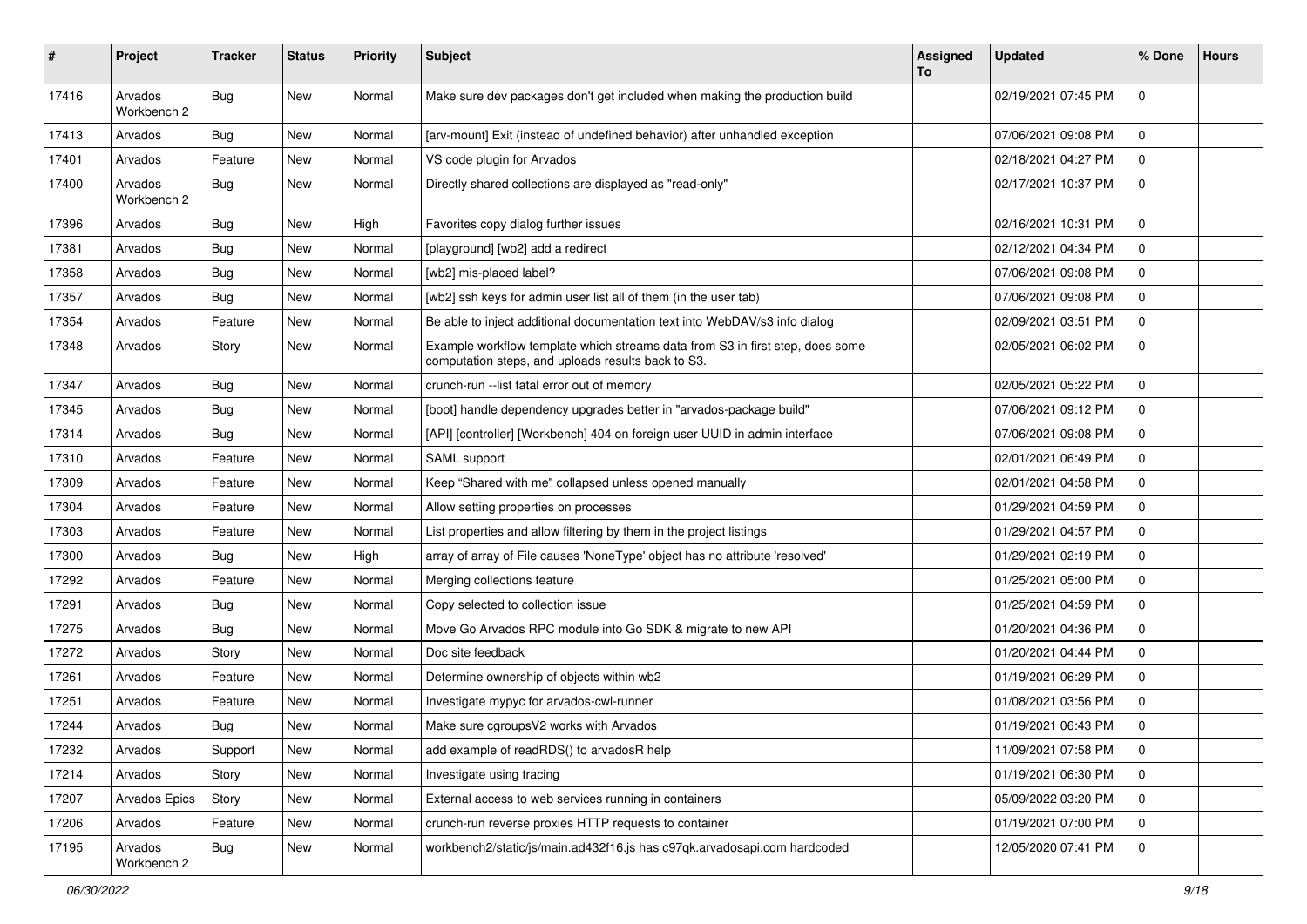| #     | Project                | <b>Tracker</b> | <b>Status</b> | <b>Priority</b> | <b>Subject</b>                                                                                                   | <b>Assigned</b><br>To | <b>Updated</b>      | % Done       | <b>Hours</b> |
|-------|------------------------|----------------|---------------|-----------------|------------------------------------------------------------------------------------------------------------------|-----------------------|---------------------|--------------|--------------|
| 17194 | Arvados                | Feature        | New           | Normal          | support Amazon Linux                                                                                             |                       | 12/04/2020 07:54 PM | $\mathbf 0$  |              |
| 17186 | Arvados                | Bug            | New           | Normal          | [dispatch] broken node logs should also be copied to a-d-c logs                                                  |                       | 12/02/2020 05:49 PM | $\mathbf 0$  |              |
| 17181 | Arvados                | Task           | New           | Normal          | Talk to Michael                                                                                                  |                       | 12/15/2020 06:20 PM | $\mathbf 0$  |              |
| 17178 | Arvados                | Feature        | New           | Normal          | Render live graphs of container crunchstat in wb2                                                                |                       | 01/18/2022 09:46 PM | 0            |              |
| 17174 | Arvados                | Feature        | New           | Normal          | Menu item ordering                                                                                               |                       | 12/01/2020 09:29 PM | $\mathbf 0$  |              |
| 17172 | Arvados                | Feature        | <b>New</b>    | Normal          | Stale-while-revalidate caching strategy for requests                                                             |                       | 12/01/2020 07:04 PM | $\mathbf 0$  |              |
| 17160 | Arvados                | <b>Bug</b>     | New           | Normal          | [packaging] upgrade run upload packages.py to use twine for upload to PyPI                                       |                       | 11/23/2020 04:28 PM | $\mathbf 0$  |              |
| 17159 | Arvados                | Bug            | New           | Normal          | [build] make build-packages-python-ruby run on a Jenkins satellite                                               |                       | 11/23/2020 04:25 PM | $\mathbf 0$  |              |
| 17158 | Arvados                | Bug            | New           | Normal          | Cannot execute a registered CommandLineTool, only Workflow                                                       |                       | 11/23/2020 04:20 PM | $\mathbf 0$  |              |
| 17157 | Arvados                | <b>Bug</b>     | New           | Normal          | Workbench should have all collection updates result in new versions                                              |                       | 11/23/2020 04:22 PM | $\mathbf 0$  |              |
| 17153 | Arvados                | Bug            | New           | Normal          | Displays "Your project is empty." instead of "Nothing matched the search" when a<br>search doesn't find anything |                       | 11/19/2020 08:16 PM | $\mathbf 0$  |              |
| 17149 | Arvados                | Feature        | New           | Normal          | Checkpoint / snapshot to support migrating tasks when more memory is needed                                      |                       | 11/19/2020 10:42 AM | $\mathbf 0$  |              |
| 17148 | Arvados                | Feature        | <b>New</b>    | Normal          | add logging middleware to lib/cmd                                                                                |                       | 06/07/2021 02:42 PM | $\mathbf 0$  |              |
| 17116 | Arvados                | Story          | New           | Normal          | Consider excluding api client authorization from audit logs by default.                                          |                       | 11/16/2020 04:23 PM | $\mathbf 0$  |              |
| 17112 | Arvados                | Feature        | New           | Normal          | Store unsigned collection manifests in keep                                                                      |                       | 11/13/2020 10:40 PM | $\mathbf 0$  |              |
| 17110 | Arvados                | Feature        | New           | Normal          | Container reuse on sub-workflows and chunks of scatter inputs                                                    |                       | 11/13/2020 03:54 PM | $\mathbf 0$  |              |
| 17104 | Arvados                | Feature        | New           | Normal          | Feature to toggle "detailed rows" in project view                                                                |                       | 11/30/2020 05:42 PM | $\mathbf 0$  |              |
| 17100 | Arvados                | Feature        | New           | Normal          | Audit logs should include current/logged in user                                                                 |                       | 11/09/2020 04:37 PM | $\mathbf{0}$ |              |
| 17074 | Arvados                | Bug            | New           | Normal          | Use count=none & keyset paging                                                                                   |                       | 11/03/2020 09:15 PM | $\mathbf 0$  |              |
| 17070 | Arvados                | Feature        | New           | Normal          | [packaging][centos] build packages for centos8                                                                   |                       | 07/06/2021 09:12 PM | $\mathbf{0}$ |              |
| 17041 | Arvados                | Bug            | New           | Normal          | Upload doesn't work on arvbox-demo                                                                               |                       | 10/22/2020 08:05 PM | 0            |              |
| 17038 | Arvados                | Feature        | New           | Normal          | [controller] Option to request additional scopes, and verify additional claims, during<br>OpenID Connect auth    |                       | 05/19/2021 09:04 PM | $\mathbf 0$  |              |
| 17037 | Arvados                | Feature        | New           | Normal          | [controller] Improve use of given_name/family_name fields for generic OpenID Connect<br>providers                |                       | 10/21/2020 05:33 PM | $\mathbf{0}$ |              |
| 17005 | Arvados                | Bug            | New           | Normal          | CWL v1.2 Conformance test 83 failed twice on the new Arvados Playground                                          |                       | 10/14/2020 04:19 PM | $\mathbf 0$  |              |
| 17001 | Arvados Epics          | Story          | New           | Normal          | WGS Demo Works in WB2 and Is Updated to Reflect WB2 Features                                                     |                       | 06/01/2022 02:34 PM | $\mathbf 0$  |              |
| 16975 | Arvados                | Feature        | New           | Normal          | Direct navigation to federated objects                                                                           |                       | 11/03/2020 08:50 PM | 0            |              |
| 16973 | Arvados                | Bug            | New           | Normal          | No "disable re-use" option when running a newly registered workflow                                              |                       | 10/07/2020 06:46 PM | $\mathbf 0$  |              |
| 16972 | Arvados                | <b>Bug</b>     | New           | Normal          | Container request page doesn't refresh                                                                           |                       | 10/07/2020 06:33 PM | $\mathbf 0$  |              |
| 16970 | Arvados                | Bug            | New           | Normal          | "Shared" option in sharing dialog is confusing                                                                   |                       | 10/07/2020 06:30 PM | $\mathbf 0$  |              |
| 16969 | Arvados<br>Workbench 2 | Bug            | New           | Normal          | User with can_manage access can drop own permissions by making "private"                                         |                       | 09/10/2021 01:33 PM | $\mathbf 0$  |              |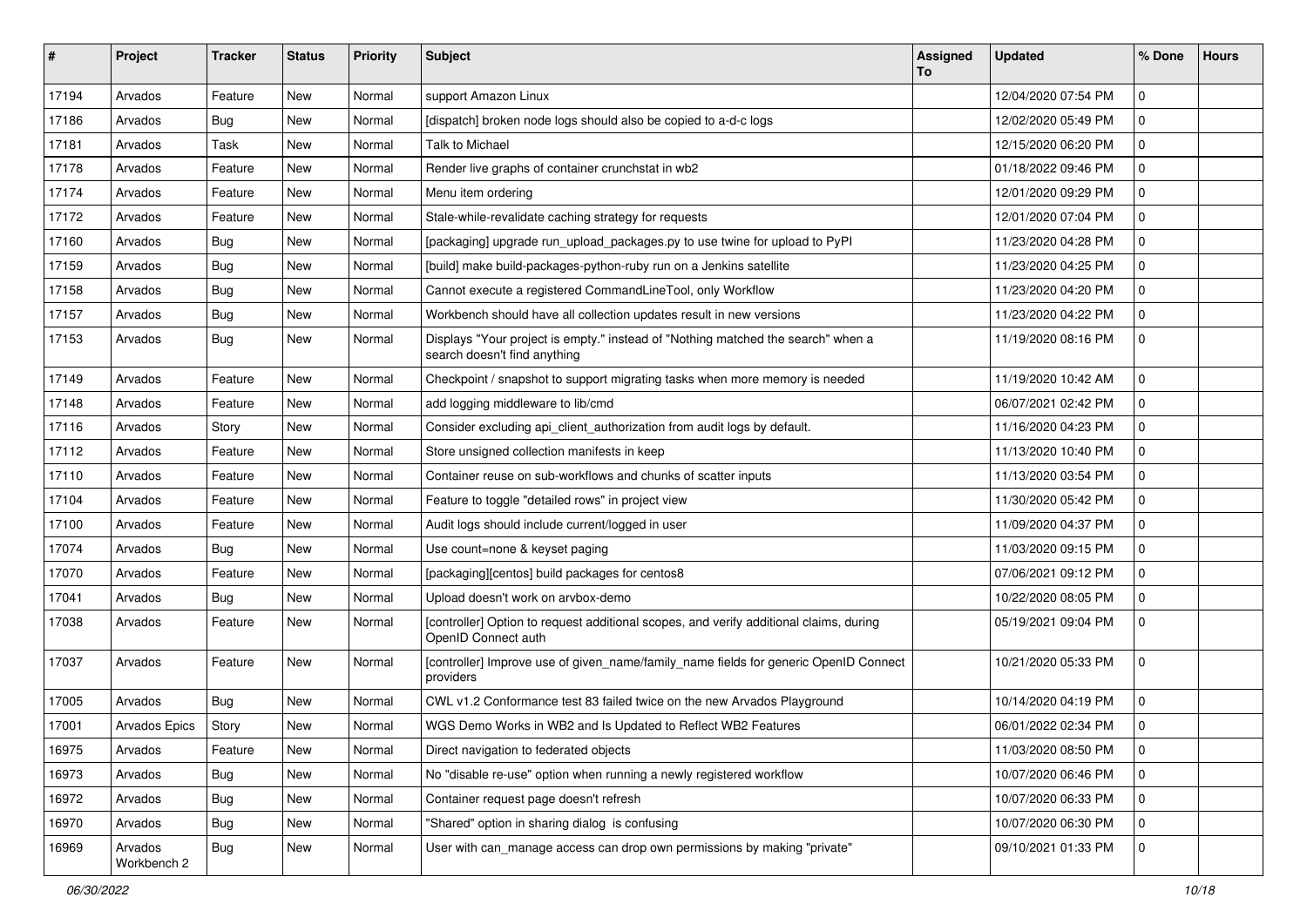| #     | Project       | <b>Tracker</b> | <b>Status</b> | <b>Priority</b> | <b>Subject</b>                                                                                    | <b>Assigned</b><br>To | <b>Updated</b>      | % Done      | <b>Hours</b> |
|-------|---------------|----------------|---------------|-----------------|---------------------------------------------------------------------------------------------------|-----------------------|---------------------|-------------|--------------|
| 16943 | Arvados Epics | Story          | New           | Normal          | WB2 Descriptions, project & collection operations                                                 |                       | 06/01/2022 02:18 PM | $\mathbf 0$ |              |
| 16933 | Arvados       | <b>Bug</b>     | New           | Normal          | [login federation] post-trashing collection UX bug                                                |                       | 09/30/2020 04:49 PM | $\mathbf 0$ |              |
| 16932 | Arvados       | <b>Bug</b>     | New           | Normal          | [login federation] trashing collections: snackbar issues                                          |                       | 10/02/2020 03:31 PM | $\mathbf 0$ |              |
| 16931 | Arvados       | Bug            | New           | Normal          | [login federation] Not Found modal when looking at trashed collection                             |                       | 09/30/2020 04:39 PM | $\mathbf 0$ |              |
| 16871 | Arvados       | Support        | New           | Normal          | Translate NextFlow workflows to CWL with notes                                                    |                       | 09/22/2020 06:18 PM | $\mathbf 0$ |              |
| 16867 | Arvados       | Bug            | New           | Normal          | <b>Rust SDK</b>                                                                                   |                       | 09/23/2020 09:04 AM | $\Omega$    |              |
| 16866 | Arvados       | Feature        | New           | Normal          | Support OpenAPI                                                                                   |                       | 10/16/2020 04:50 PM | $\mathbf 0$ |              |
| 16858 | Arvados Epics | Story          | New           | Normal          | Collection check in / check out                                                                   |                       | 02/18/2022 09:55 PM | $\Omega$    |              |
| 16853 | Arvados       | Bug            | New           | Normal          | [arvbox] various bugs                                                                             |                       | 09/18/2020 08:55 PM | $\mathbf 0$ |              |
| 16852 | Arvados       | Bug            | New           | Normal          | [keep-balance] replication level distribution should account for volumes' built-in<br>replication |                       | 07/06/2021 09:12 PM | $\mathbf 0$ |              |
| 16851 | Arvados       | Bug            | New           | Normal          | [keep-balance] "underreplicated blocks" are overcounted in log messages                           |                       | 07/06/2021 09:12 PM | $\mathbf 0$ |              |
| 16849 | Arvados       | Feature        | New           | Normal          | Investigate / document using Rabix Composer + arv-mount + arvados-cwl-runner                      |                       | 09/18/2020 05:19 PM | $\mathbf 0$ |              |
| 16843 | Arvados       | Feature        | New           | Normal          | [a-d-c] admin cli                                                                                 |                       | 07/06/2021 09:08 PM | $\Omega$    |              |
| 16830 | Arvados       | Bug            | New           | Normal          | [keep-web] S3 PutObject response should have content MD5                                          |                       | 07/06/2021 09:12 PM | $\mathbf 0$ |              |
| 16816 | Arvados       | Task           | New           | Normal          | Review                                                                                            |                       | 02/02/2021 06:33 PM | $\mathbf 0$ |              |
| 16805 | Arvados       | Bug            | New           | Normal          | "enter" dismisses setup dialog instead of submitting                                              |                       | 09/08/2020 08:46 PM | $\mathbf 0$ |              |
| 16802 | Arvados       | Feature        | New           | Normal          | [packaging] create an arvados-shell-node package                                                  |                       | 07/06/2021 09:08 PM | $\mathbf 0$ |              |
| 16800 | Arvados       | Feature        | New           | Normal          | PAM sets Arvados environment vars                                                                 |                       | 09/02/2020 05:09 PM | $\mathbf 0$ |              |
| 16784 | Arvados       | Feature        | New           | Normal          | Roles view                                                                                        |                       | 08/31/2020 03:00 PM | $\mathbf 0$ |              |
| 16782 | Arvados Epics | Story          | New           | Normal          | Add-on module system                                                                              |                       | 02/18/2022 09:55 PM | $\Omega$    |              |
| 16771 | Arvados       | Bug            | New           | Normal          | [keepstore, arvados-dispatch-cloud] Driver parameter should be specified consistently             |                       | 08/26/2020 10:07 PM | $\mathbf 0$ |              |
| 16744 | Arvados       | Feature        | New           | Normal          | [keep-web] Support more S3 write APIs: DeleteObjects, POST object                                 |                       | 07/06/2021 09:12 PM | $\mathbf 0$ |              |
| 16741 | Arvados       | Story          | New           | Normal          | Upload verification tool                                                                          |                       | 08/24/2020 03:51 PM | $\mathbf 0$ |              |
| 16738 | Arvados       | Feature        | New           | Normal          | [a-d-c] introduce concept of "quota partition"                                                    |                       | 07/06/2021 09:08 PM | $\mathbf 0$ |              |
| 16728 | Arvados       | Story          | New           | Normal          | Migrate federated workflow and federation user migrate tests to use arvados-boot                  |                       | 08/19/2020 05:05 PM | $\mathbf 0$ |              |
| 16701 | Arvados       | Feature        | <b>New</b>    | Normal          | Tool to compare contents of a local file system to contents of a collection                       |                       | 08/14/2020 08:13 PM | $\mathbf 0$ |              |
| 16664 | Arvados       | Story          | New           | Normal          | Remove legacy config loading                                                                      |                       | 08/04/2020 08:27 PM | $ 0\rangle$ |              |
| 16658 | Arvados       | Bug            | New           | Normal          | [Bug] "Move/Copy To" Dialog does not list all possible target locations.                          |                       | 07/30/2020 05:31 PM | $\Omega$    |              |
| 16656 | Arvados       | Bug            | New           | Normal          | Arvados bug (GUI): Favorites not displayed in ARV move function                                   |                       | 07/30/2020 05:29 PM | 0           |              |
| 16651 | Arvados       | Feature        | New           | Normal          | Show sharing dialog also for users with read and write permissions                                |                       | 07/30/2020 05:11 PM | $\mathbf 0$ |              |
| 16650 | Arvados       | Feature        | New           | Normal          | Downloading and open in new tab for subfolders in data collection                                 |                       | 07/30/2020 05:09 PM | 0           |              |
| 16646 | Arvados       | Feature        | New           | Normal          | Search in Data collection                                                                         |                       | 07/30/2020 05:05 PM | 0           |              |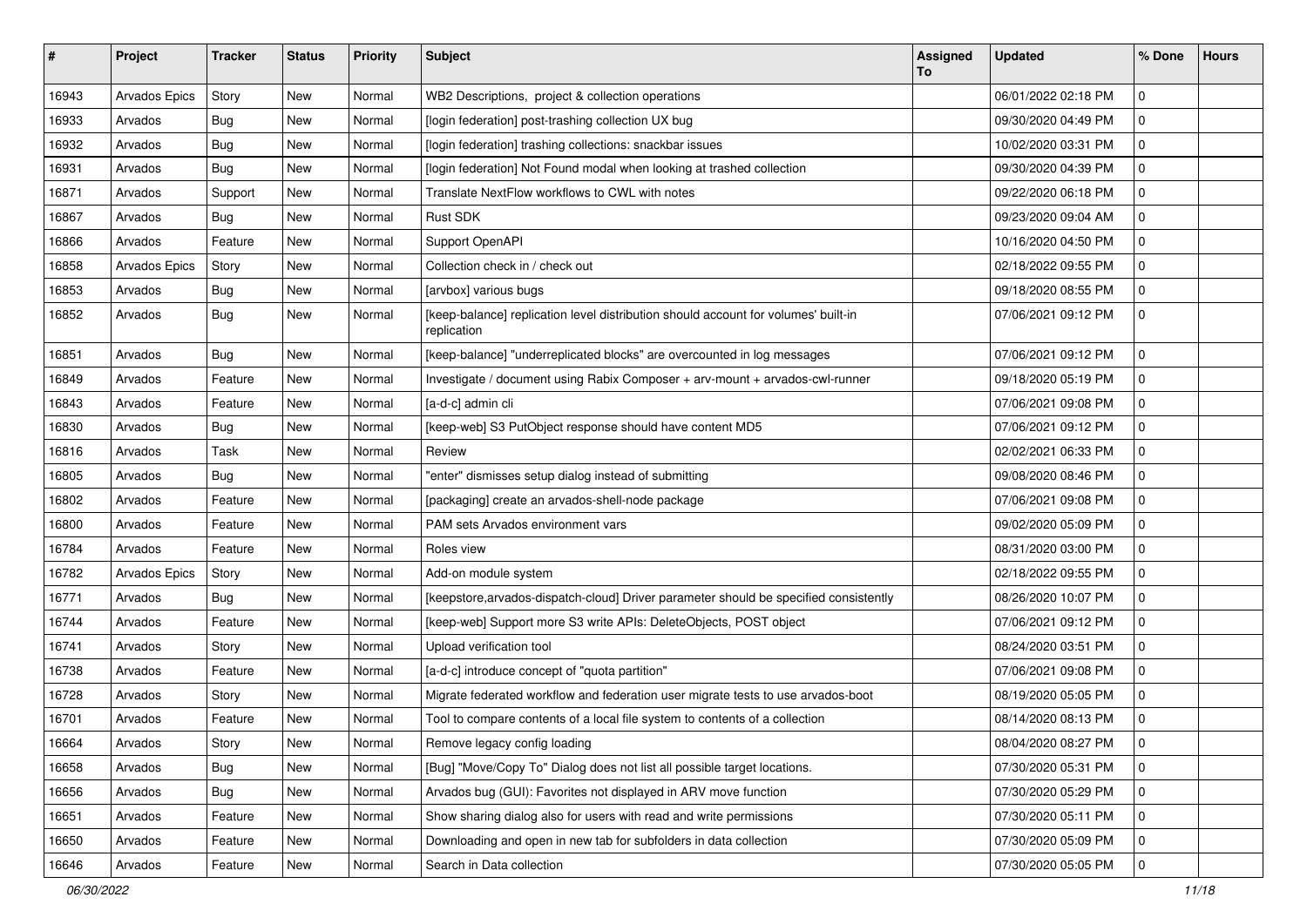| #     | Project       | <b>Tracker</b> | <b>Status</b> | <b>Priority</b> | <b>Subject</b>                                                                                           | Assigned<br>To | <b>Updated</b>      | % Done       | <b>Hours</b> |
|-------|---------------|----------------|---------------|-----------------|----------------------------------------------------------------------------------------------------------|----------------|---------------------|--------------|--------------|
| 16644 | Arvados       | Feature        | New           | Normal          | Move files into existing collection                                                                      |                | 07/30/2020 05:03 PM | $\mathbf 0$  |              |
| 16643 | Arvados       | Feature        | <b>New</b>    | Normal          | Notification functionality                                                                               |                | 07/30/2020 05:02 PM | $\mathbf 0$  |              |
| 16642 | Arvados       | Feature        | New           | Normal          | Processes page                                                                                           |                | 07/30/2020 05:02 PM | $\mathbf 0$  |              |
| 16641 | Arvados       | Feature        | New           | Normal          | Move / copy dialog with search field                                                                     |                | 02/23/2021 04:52 PM | $\mathbf 0$  |              |
| 16640 | Arvados       | Feature        | New           | Normal          | Cluster c97qk interferes with proper search function                                                     |                | 07/30/2020 05:00 PM | $\mathbf 0$  |              |
| 16639 | Arvados       | Feature        | New           | Normal          | Display number of hits for search function                                                               |                | 07/30/2020 04:57 PM | $\mathbf 0$  |              |
| 16638 | Arvados       | Feature        | New           | Normal          | Open search result in new tab                                                                            |                | 07/30/2020 04:56 PM | $\mathbf 0$  |              |
| 16633 | Arvados       | Bug            | New           | Normal          | "Arvados VM" is not defined in the docs                                                                  |                | 07/26/2020 10:53 AM | $\mathbf 0$  |              |
| 16617 | Arvados       | Feature        | New           | Normal          | Improve arv-copy for workflows                                                                           |                | 07/26/2021 06:01 PM | $\mathbf 0$  |              |
| 16614 | Arvados       | Bug            | New           | Normal          | Submitting workflows with large numbers of file inputs is very slow                                      |                | 11/03/2020 08:10 PM | $\mathbf 0$  |              |
| 16610 | Arvados       | Task           | <b>New</b>    | Normal          | Review                                                                                                   |                | 07/07/2021 06:59 PM | $\mathbf 0$  |              |
| 16607 | Arvados       | Task           | New           | Normal          | Review                                                                                                   |                | 06/29/2022 05:56 PM | $\mathbf 0$  |              |
| 16593 | Arvados       | Feature        | New           | Normal          | Way to determine owner to be able to request access                                                      |                | 08/03/2020 05:25 PM | $\mathbf 0$  |              |
| 16590 | Arvados       | Feature        | New           | Normal          | support dynamic arvados users on shell nodes (NSS)                                                       |                | 07/09/2020 06:40 PM | $\mathbf 0$  |              |
| 16574 | Arvados       | Feature        | New           | Normal          | Can limit which users can submit container requests.                                                     |                | 08/02/2021 08:24 PM | $\mathbf 0$  |              |
| 16571 | Arvados       | Feature        | New           | Normal          | Permission system supports seeing & sharing with a group without having access to<br>group contents.     |                | 06/30/2020 02:05 PM | $\mathbf{0}$ |              |
| 16567 | Arvados       | Feature        | New           | Normal          | GCP support in arvados-dispatch-cloud                                                                    |                | 06/26/2020 01:40 PM | $\mathbf{0}$ |              |
| 16566 | Arvados       | Bug            | New           | Normal          | [cli] can't create a token when using a token created with create_superuser_token.rb                     |                | 07/06/2021 09:08 PM | $\mathbf 0$  |              |
| 16563 | Arvados       | Feature        | New           | Normal          | All services support TLS directly                                                                        |                | 06/24/2020 06:56 PM | $\mathbf 0$  |              |
| 16562 | Arvados       | Feature        | New           | Normal          | SDKs ask API server for preferred "Services" config based on whether you are<br>"internal" or "external" |                | 06/24/2020 06:53 PM | $\mathbf 0$  |              |
| 16560 | Arvados Epics | Story          | <b>New</b>    | Normal          | Single-click install & subscription via cloud marketplace                                                |                | 02/18/2022 10:00 PM | $\mathbf 0$  |              |
| 16557 | Arvados Epics | Story          | New           | Low             | Reorganize user guide, update for wb2                                                                    |                | 06/29/2022 02:50 PM | $\mathbf 0$  |              |
| 16556 | Arvados       | Bug            | New           | Normal          | Template for Workflow Displaying Last Step instead of Main on Workbench                                  |                | 06/23/2020 01:16 AM | $\mathbf 0$  |              |
| 16554 | Tapestry      | Feature        | New           | Normal          | opt-in participant survey reminders                                                                      |                | 06/26/2020 01:12 AM | $\mathbf 0$  |              |
| 16519 | Arvados       | Feature        | New           | Normal          | [keepstore] optimize md5sum calculations                                                                 |                | 06/10/2020 04:22 PM | 0            |              |
| 16518 | Arvados       | Feature        | New           | Normal          | [keep] Allow clients to set a header to disable md5sum calculations in keepstore                         |                | 06/10/2020 04:14 PM | $\mathbf 0$  |              |
| 16515 | Arvados       | Feature        | New           | Normal          | Display keep-balance block count stats in grafana dashboard                                              |                | 06/10/2020 03:51 PM | 0            |              |
| 16514 | Arvados Epics | Story          | New           | Normal          | Actionable insight into keep usage                                                                       |                | 02/18/2022 09:55 PM | $\mathbf 0$  |              |
| 16491 | Arvados       | Feature        | New           | Normal          | Local/Samba/NFS Arvados uploads in pure Golang                                                           |                | 06/17/2020 05:02 PM | $\mathbf 0$  |              |
| 16489 | Arvados       | Task           | New           | Normal          | Review 16439-objects-creation-placement-fix-tests                                                        |                | 06/03/2020 09:50 PM | 0            |              |
| 16462 | Arvados       | Feature        | New           | Normal          | Expand arvados-controller to expose forecast features                                                    |                | 07/07/2021 07:00 PM | 0            |              |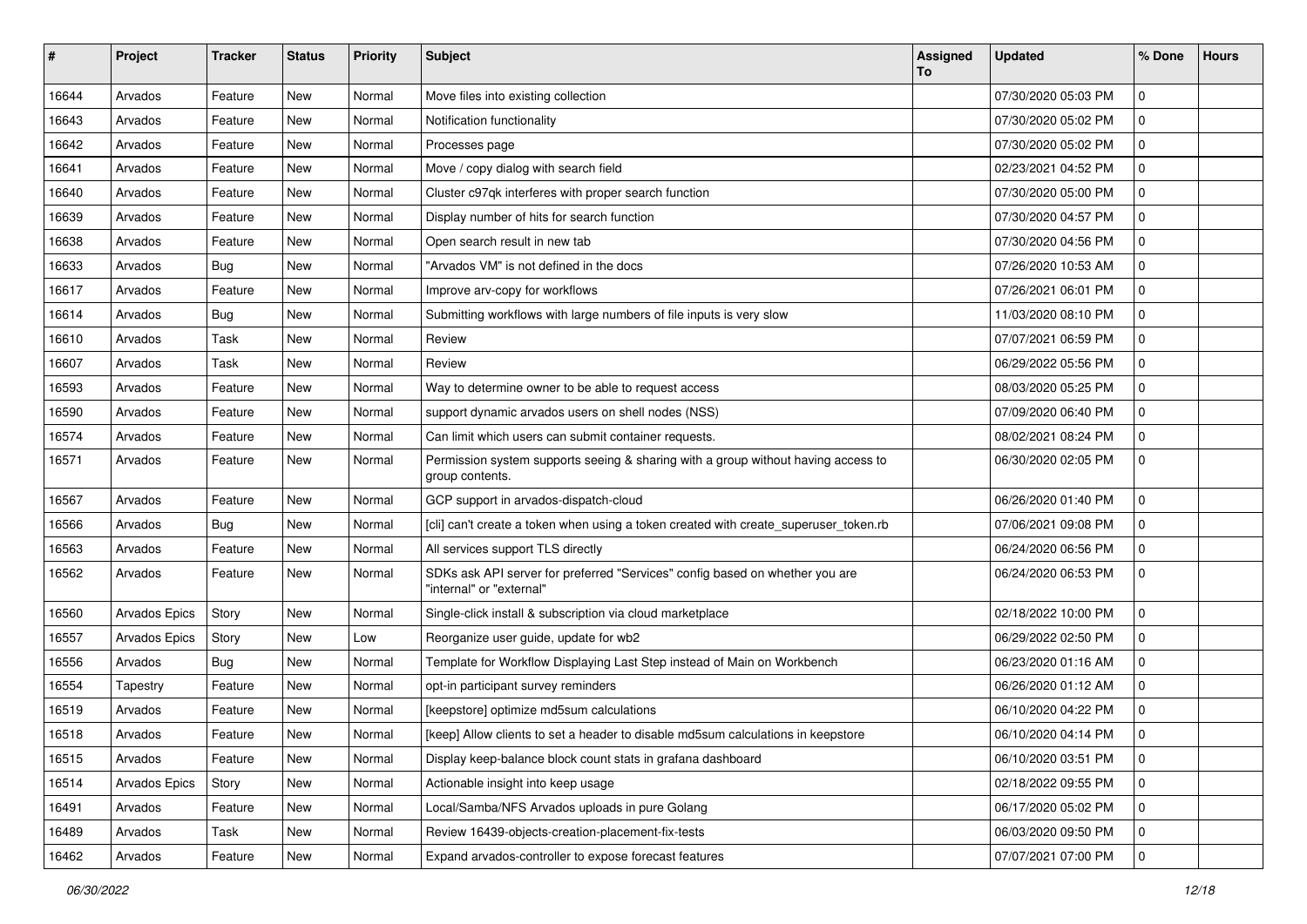| #     | Project       | <b>Tracker</b> | <b>Status</b> | <b>Priority</b> | Subject                                                                                                                                                                                   | <b>Assigned</b><br>To | <b>Updated</b>      | % Done              | <b>Hours</b> |
|-------|---------------|----------------|---------------|-----------------|-------------------------------------------------------------------------------------------------------------------------------------------------------------------------------------------|-----------------------|---------------------|---------------------|--------------|
| 16453 | Arvados       | Story          | <b>New</b>    | Normal          | [controller] Expand config comment about LDAP search filters                                                                                                                              |                       | 05/20/2020 03:33 PM | $\mathbf 0$         |              |
| 16448 | Arvados       | Bug            | <b>New</b>    | Normal          | Validation should detect input/output parameter name collisions.                                                                                                                          |                       | 05/18/2020 09:50 PM | $\mathbf 0$         |              |
| 16446 | Arvados Epics | Story          | New           | Normal          | Manifest format improvements                                                                                                                                                              |                       | 06/15/2022 03:00 PM | $\mathbf 0$         |              |
| 16445 | Arvados Epics | Story          | <b>New</b>    | Normal          | Expand permission system                                                                                                                                                                  |                       | 09/22/2021 03:12 PM | $\mathbf 0$         |              |
| 16442 | Arvados Epics | Story          | <b>New</b>    | Normal          | Scalable + reliable container logging                                                                                                                                                     |                       | 05/09/2022 03:22 PM | $\mathbf 0$         |              |
| 16436 | Arvados       | Bug            | <b>New</b>    | Normal          | [install] Ensure postgresql has en_US.UTF-8 collation                                                                                                                                     |                       | 05/18/2020 03:12 PM | $\mathbf 0$         |              |
| 16431 | Arvados       | Story          | New           | Normal          | Write draft of stories / requirements / ideas for accessing external data                                                                                                                 |                       | 07/01/2020 04:09 PM | $\mathbf 0$         |              |
| 16428 | Arvados Epics | Story          | New           | Normal          | Metrics dashboard                                                                                                                                                                         |                       | 02/18/2022 09:59 PM | $\mathbf 0$         |              |
| 16426 | Arvados       | <b>Bug</b>     | <b>New</b>    | Normal          | [arv-put] should calculate (worst case) manifest size up front before upload, and abort<br>when it is too large                                                                           |                       | 07/06/2021 09:08 PM | $\mathbf 0$         |              |
| 16409 | Arvados       | Bug            | <b>New</b>    | Normal          | User tool runs out of memory and is killed ; job still reported as being successful                                                                                                       |                       | 05/06/2020 01:52 PM | $\Omega$            |              |
| 16401 | Arvados       | Bug            | New           | Normal          | Provenance graph not correctly capturing scatter/gather                                                                                                                                   |                       | 05/04/2020 12:10 PM | $\mathbf 0$         |              |
| 16400 | Arvados       | <b>Bug</b>     | <b>New</b>    | Normal          | Project Description editing lacks preview mode and lacks formatting instructions                                                                                                          |                       | 05/03/2020 08:50 AM | $\mathbf 0$         |              |
| 16390 | Arvados       | Feature        | <b>New</b>    | Normal          | [k8s] add support for Azure AKS                                                                                                                                                           |                       | 05/04/2020 05:22 PM | $\mathbf 0$         |              |
| 16386 | Arvados       | Feature        | <b>New</b>    | Normal          | [k8s] make the docker images for our golang binaries much leaner                                                                                                                          |                       | 04/30/2020 02:37 PM | $\mathbf 0$         |              |
| 16385 | Arvados       | Feature        | New           | Normal          | [k8s] add prebuilt container images for Arvados releases                                                                                                                                  |                       | 06/22/2022 02:53 PM | $\mathbf 0$         |              |
| 16379 | Arvados       | Story          | <b>New</b>    | Normal          | SaltStack install integrates with prometheus/grafana                                                                                                                                      |                       | 04/29/2020 04:37 PM | $\mathbf 0$         |              |
| 16372 | Arvados       | Feature        | <b>New</b>    | Normal          | Vertical autoscaling                                                                                                                                                                      |                       | 04/26/2020 09:14 AM | $\mathbf 0$         |              |
| 16371 | Arvados       | Bug            | <b>New</b>    | Normal          | <arvadosmodel::unresolvablecontainererror: "arvados="" docker="" found="" image="" jobs"="" not=""><br/>(req-3ni7i1prpb9v3ii8ux3b) [API: 422]</arvadosmodel::unresolvablecontainererror:> |                       | 04/25/2020 04:01 PM | $\mathbf 0$         |              |
| 16370 | Arvados       | Bug            | <b>New</b>    | Normal          | data collections from sub projects not listed in the workflow configurator                                                                                                                |                       | 04/25/2020 12:12 PM | $\mathbf 0$         |              |
| 16369 | Arvados       | Feature        | <b>New</b>    | Normal          | Should be possible to promote a workflow run via arvados-cwl-runner to a published<br>workflow with one click                                                                             |                       | 04/25/2020 12:02 PM | $\mathbf 0$         |              |
| 16368 | Arvados       | Bug            | <b>New</b>    | Normal          | https://docs.arvados.org/ should redirect to https://doc.arvados.org/                                                                                                                     |                       | 04/25/2020 11:49 AM | $\mathbf 0$         |              |
| 16367 | Arvados       | <b>Bug</b>     | <b>New</b>    | Normal          | forced download of arvados/jobs to client                                                                                                                                                 |                       | 05/01/2020 04:19 PM | $\mathbf 0$         |              |
| 16354 | Arvados       | Task           | <b>New</b>    | Normal          | Review                                                                                                                                                                                    |                       | 04/14/2021 07:47 PM | $\mathbf 0$         |              |
| 16348 | Arvados       | Feature        | <b>New</b>    | Normal          | Better metrics of keepstore bandwidth usage (especially on back end)                                                                                                                      |                       | 04/22/2020 03:54 PM | $\mathbf 0$         |              |
| 16346 | Arvados       | <b>Bug</b>     | New           | Normal          | Determine best practices for error wrapping in Go                                                                                                                                         |                       | 04/22/2020 03:26 PM | $\mathbf 0$         |              |
| 16344 | Arvados       | Bug            | New           | Normal          | Better logging of token rejection                                                                                                                                                         |                       | 10/07/2020 04:07 PM | $\mathbf 0$         |              |
| 16338 | Arvados       | Bug            | New           | Normal          | https://workbench.lugli.arvadosapi.com/container_requests/lugli-xvhdp-moafm8p5e16ul<br>55 no way to see the CWL input object                                                              |                       | 04/18/2020 11:41 AM | $\mathbf 0$         |              |
| 16337 | Arvados       | Bug            | New           | Normal          | https://workbench.lugli.arvadosapi.com/collections/lugli-4zz18-z513nlpqm03hpca#Prov<br>enance_graph is empty                                                                              |                       | 04/17/2020 04:47 PM | $\mathbf 0$         |              |
| 16336 | Arvados       | Feature        | New           | Normal          | arv keep put: accept a URL for server side loading                                                                                                                                        |                       | 04/17/2020 04:46 PM | $\mathsf{O}\xspace$ |              |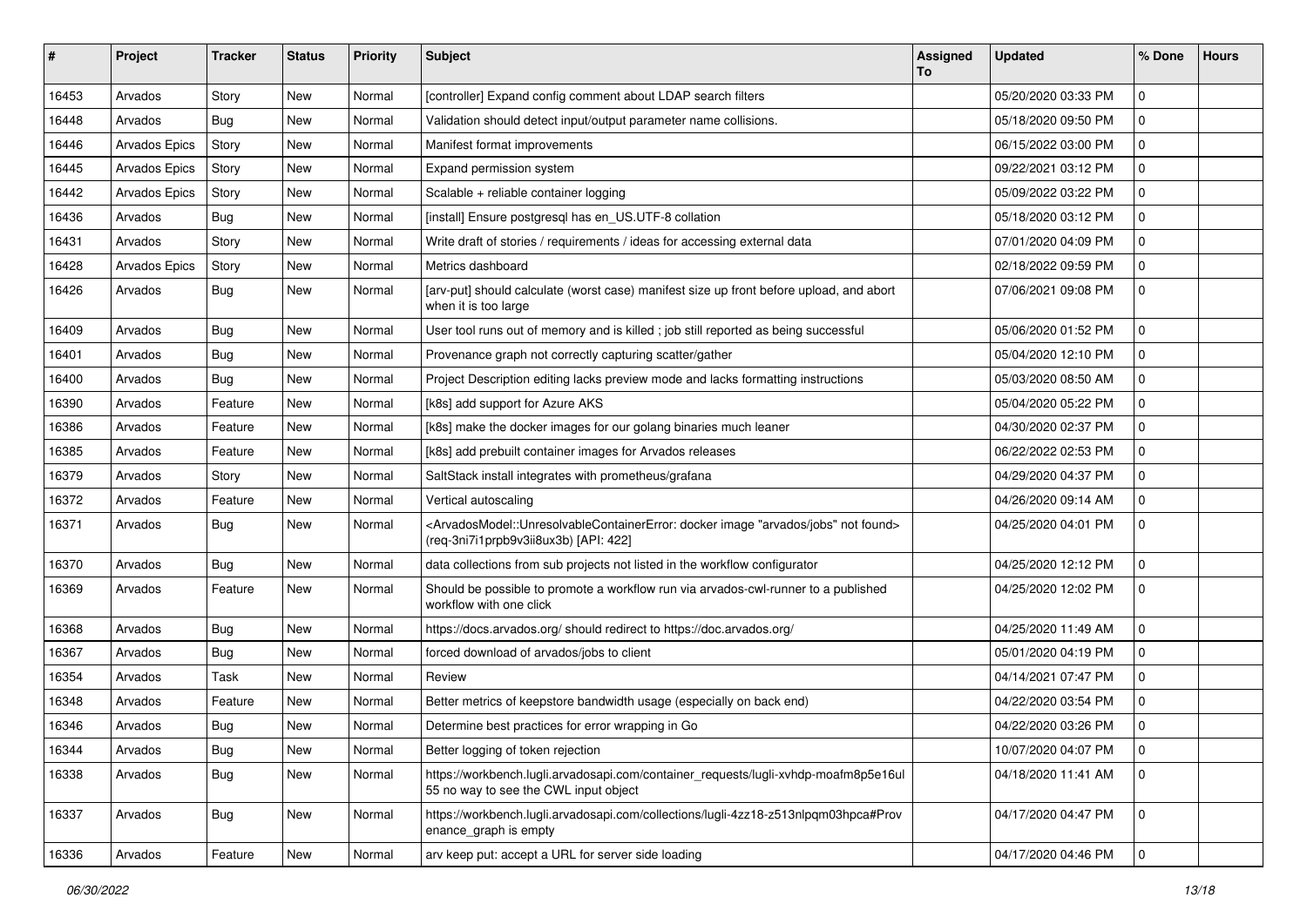| ∦     | Project                | Tracker    | <b>Status</b> | <b>Priority</b> | <b>Subject</b>                                                                   | Assigned<br>To | <b>Updated</b>      | % Done              | <b>Hours</b> |
|-------|------------------------|------------|---------------|-----------------|----------------------------------------------------------------------------------|----------------|---------------------|---------------------|--------------|
| 16335 | Arvados                | Bug        | New           | Normal          | update arvados-cwl-runner to work with Python 3.8                                |                | 04/17/2020 04:46 PM | $\mathbf 0$         |              |
| 16334 | Arvados                | Feature    | New           | Normal          | side-load public docker containers, if possible                                  |                | 04/17/2020 04:45 PM | $\mathbf 0$         |              |
| 16333 | Arvados                | Feature    | New           | Normal          | Export workflows+provenance as Workflow RO-Crate w/ CWLProv                      |                | 04/17/2020 04:45 PM | $\mathbf 0$         |              |
| 16332 | Arvados                | Bug        | New           | Normal          | The user interface for approving users doesn't make sense                        |                | 04/17/2020 04:43 PM | 0                   |              |
| 16325 | Arvados                | Bug        | New           | High            | Logs/outputs from Cancelled processes don't have properties.type="log"/"output"  |                | 04/08/2020 04:39 PM | $\mathbf 0$         |              |
| 16301 | Arvados<br>Workbench 2 | Task       | New           | Normal          | Grooming                                                                         |                | 04/01/2020 01:47 PM | $\mathbf 0$         |              |
| 16300 | Arvados<br>Workbench 2 | Story      | New           | Normal          | Compare 2 collection versions                                                    |                | 04/01/2020 01:47 PM | $\mathbf 0$         |              |
| 16251 | Arvados                | Bug        | New           | Normal          | Workflows unable to show inputs                                                  |                | 03/13/2020 06:28 AM | $\mathbf 0$         |              |
| 16250 | Arvados                | Bug        | New           | Normal          | API Endpoint not found when opening advanced menu of collection                  |                | 03/13/2020 06:26 AM | $\mathbf 0$         |              |
| 16249 | Arvados                | Bug        | New           | Normal          | Workflow does not allow entering inputs                                          |                | 03/13/2020 06:25 AM | 0                   |              |
| 16241 | Arvados<br>Workbench 2 | <b>Bug</b> | New           | Normal          | Object's description display & editing is inconsistent & lacks textile support   |                | 09/18/2020 02:35 PM | $\mathbf 0$         |              |
| 16228 | Arvados                | Bug        | New           | High            | NullPointerException while uploading file using Java SDK                         |                | 03/10/2020 07:28 AM | $\mathbf 0$         |              |
| 16226 | Arvados                | <b>Bug</b> | New           | Normal          | should be able to view files in browser                                          |                | 07/23/2020 06:34 PM | $\mathbf 0$         |              |
| 16225 | Arvados<br>Workbench 2 | <b>Bug</b> | New           | Normal          | Issues with interactively deleting project from Workbench 2 from Project Browser |                | 08/17/2020 02:24 PM | $\mathbf 0$         |              |
| 16224 | Arvados                | Bug        | New           | Normal          | [tests] Jenkins isn't testing the python SDK on python3                          |                | 03/06/2020 06:36 PM | $\mathbf 0$         |              |
| 16222 | Arvados                | Story      | New           | Normal          | Handle container live logs in a more scalable way                                |                | 03/06/2020 02:50 PM | 0                   |              |
| 16213 | Arvados                | Feature    | New           | Normal          | Default metrics dashboard for grafana                                            |                | 08/09/2020 06:37 PM | $\mathbf 0$         |              |
| 16210 | Arvados Epics          | Story      | New           | Normal          | Research Object provenance (CWL-PROV)                                            |                | 01/26/2022 02:58 PM | $\mathbf 0$         |              |
| 16208 | Arvados                | Bug        | New           | Normal          | Workbench2 doesn't show inputs then #main object is not a Workflow               |                | 03/23/2022 03:55 PM | 0                   |              |
| 16182 | Arvados                | <b>Bug</b> | New           | Normal          | Prevent login from old email addresses                                           |                | 05/18/2020 06:28 PM | $\mathbf{0}$        |              |
| 16179 | Arvados                | Bug        | New           | Normal          | "Move/Copy To" Dialog does not list all possible target locations.               |                | 02/26/2020 08:48 AM | 0                   |              |
| 16170 | Arvados                | <b>Bug</b> | New           | Normal          | Uploading of folder structure into collection is not working                     |                | 02/24/2020 02:27 PM | $\mathbf 0$         |              |
| 16168 | Arvados<br>Workbench 2 | Feature    | New           | Normal          | edit 'properties' of container requests                                          |                | 09/10/2021 03:56 PM | $\mathbf 0$         |              |
| 16160 | Arvados                | Feature    | New           | Normal          | controller exports metrics per endpoint                                          |                | 05/06/2020 02:30 PM | $\Omega$            |              |
| 16158 | Arvados                | Task       | New           | Normal          | Review 16156-adc-metrics                                                         |                | 02/18/2020 02:38 PM | 0                   |              |
| 16155 | Arvados                | Bug        | New           | Normal          | materialized permission view has got to go                                       |                | 02/19/2020 09:20 PM | l 0                 |              |
| 16131 | Arvados<br>Workbench 2 | Story      | New           | Normal          | Read only fields shouldn't be sent to the api server                             |                | 02/12/2020 03:22 PM | $\mathsf{O}\xspace$ |              |
| 16130 | Arvados                | <b>Bug</b> | New           | Normal          | Copying container request gets error                                             |                | 10/05/2020 06:54 PM | 0                   |              |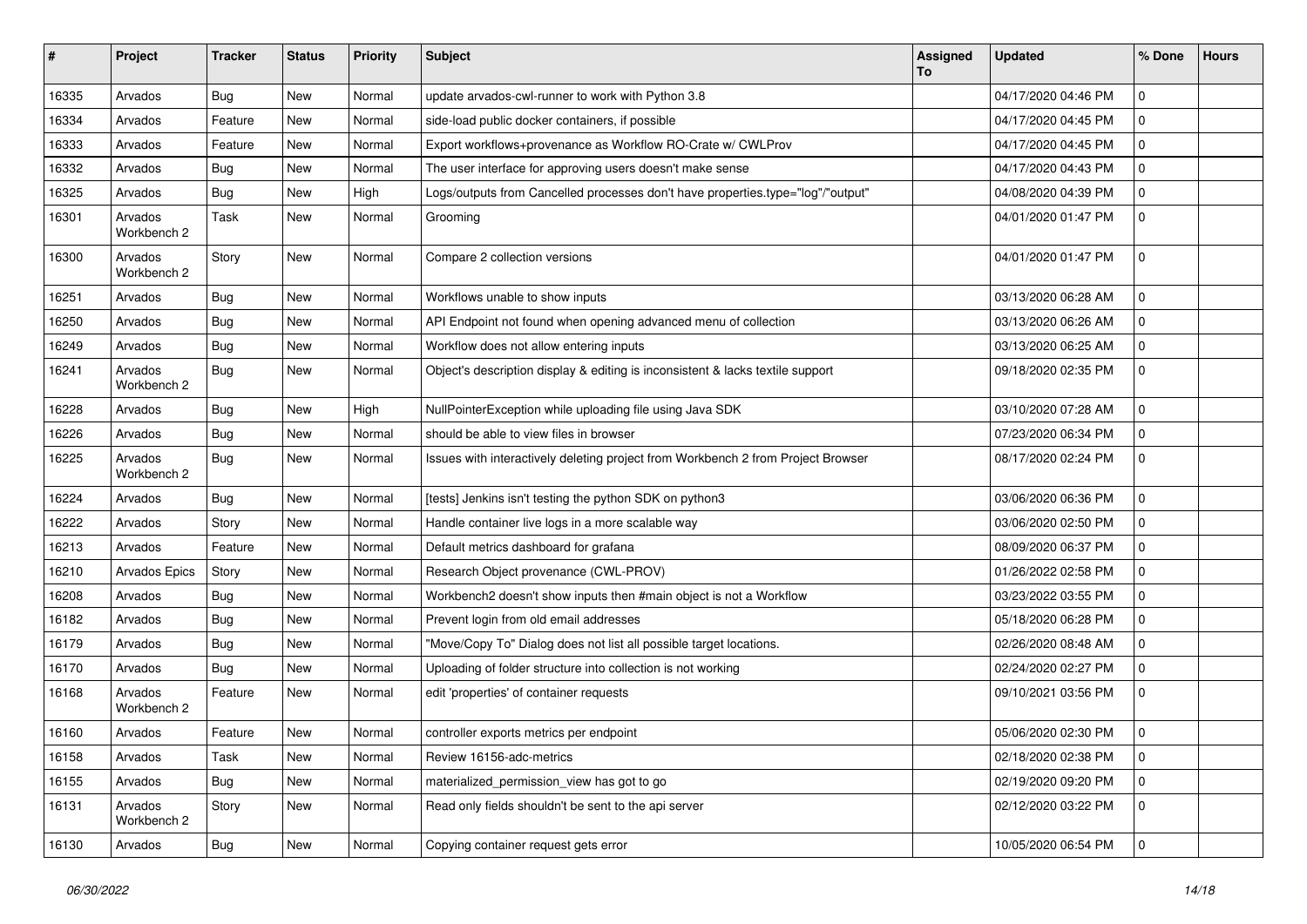| #     | Project                | <b>Tracker</b> | <b>Status</b> | <b>Priority</b> | <b>Subject</b>                                                                      | <b>Assigned</b><br>To | <b>Updated</b>      | % Done        | <b>Hours</b> |
|-------|------------------------|----------------|---------------|-----------------|-------------------------------------------------------------------------------------|-----------------------|---------------------|---------------|--------------|
| 16124 | Arvados                | Bug            | New           | Normal          | "Setup shell account" doesn't work                                                  |                       | 06/19/2020 02:35 PM | $\mathbf 0$   |              |
| 16123 | Arvados                | <b>Bug</b>     | New           | Normal          | Browsing trash produces spurious errors                                             |                       | 06/19/2020 02:33 PM | $\mathbf 0$   |              |
| 16120 | Arvados                | Feature        | New           | Normal          | [arvados-server] Add profiling flag to service components                           |                       | 02/04/2020 03:49 PM | $^{\prime}$ 0 |              |
| 16119 | Arvados                | Bug            | <b>New</b>    | Normal          | display lingers after error                                                         |                       | 07/23/2020 06:40 PM | 0             |              |
| 16114 | Arvados                | <b>Bug</b>     | New           | Normal          | "Log in as user" doesn't work                                                       |                       | 06/19/2020 02:35 PM | $\mathbf 0$   |              |
| 16102 | Arvados                | Bug            | New           | Normal          | User doesn't appear in user list after "New user" dialog                            |                       | 02/27/2020 06:45 PM | $\mathbf 0$   |              |
| 16096 | Arvados                | Task           | New           | Normal          | Review                                                                              |                       | 02/12/2020 04:32 PM | $\mathbf 0$   |              |
| 16087 | Arvados                | Bug            | New           | Normal          | 'No such file or directory - dot' reported when clicking on Provenance tab          |                       | 01/27/2020 05:35 PM | $\mathbf 0$   |              |
| 16082 | Arvados Epics          | Story          | New           | Normal          | Port client tools to Go                                                             |                       | 02/18/2022 09:53 PM | $\mathbf 0$   |              |
| 16078 | Arvados<br>Workbench 2 | Bug            | New           | Normal          | User page for admins doesn't work correctly                                         |                       | 02/12/2020 02:51 PM | $\mathbf 0$   |              |
| 16071 | Arvados<br>Workbench 2 | Story          | <b>New</b>    | Normal          | [Collection view] Provenance, used by for collections                               |                       | 06/15/2022 02:35 PM | $\mathbf 0$   |              |
| 16069 | Arvados                | Story          | New           | Normal          | [boot] start a dev cluster                                                          |                       | 01/22/2020 07:34 PM | $\mathbf 0$   |              |
| 16065 | Arvados<br>Workbench 2 | Bug            | New           | Normal          | Navigate to the newly created collection when extracting files from an existing one |                       | 06/19/2020 02:33 PM | $\mathbf 0$   |              |
| 16063 | Arvados<br>Workbench 2 | Bug            | <b>New</b>    | Normal          | Enhance share popup dialog design                                                   |                       | 04/14/2021 01:41 PM | l 0           |              |
| 16057 | Arvados<br>Workbench 2 | Story          | New           | Normal          | Combine selected collections                                                        |                       | 02/12/2020 02:51 PM | $\mathbf 0$   |              |
| 16054 | Arvados<br>Workbench 2 | Bug            | New           | Normal          | Responsive layout, reflows based on window width                                    |                       | 02/12/2020 03:17 PM | $\mathbf 0$   |              |
| 16038 | Arvados<br>Workbench 2 | Bug            | <b>New</b>    | Normal          | Custom Enum Type in the workflow breaks the Workflow runner Wizard                  |                       | 02/12/2020 03:18 PM | $\mathbf 0$   |              |
| 16008 | Arvados                | Feature        | New           | Normal          | API to query permissions (for use by 3rd party integrations)                        |                       | 01/13/2020 06:24 PM | $\mathbf 0$   |              |
| 15960 | Arvados Epics          | Story          | New           | Normal          | Computing on external data                                                          |                       | 05/09/2022 03:20 PM | $\mathbf 0$   |              |
| 15958 | Arvados Epics          | Story          | New           | Normal          | Workbench2 federated browsing                                                       |                       | 05/02/2022 03:23 PM | $\mathbf 0$   |              |
| 15938 | Arvados                | Bug            | New           | Normal          | [API] requesting collections via POST with _method=GET returns one result           |                       | 12/17/2019 05:51 PM | $\mathbf 0$   |              |
| 15925 | Arvados                | Story          | New           | Normal          | Separate arvados-git-sync from API server                                           |                       | 07/06/2021 09:08 PM | $\mathbf 0$   |              |
| 15918 | Arvados                | Feature        | New           | Normal          | [API] Support GA4GH WES as a core API                                               |                       | 01/17/2020 02:28 PM |               |              |
| 15917 | Arvados                | Feature        | New           | Normal          | [workbench2] submit workflows via WES                                               |                       | 02/12/2020 03:23 PM | $\mathbf 0$   |              |
| 15909 | Arvados                | Story          | New           | Normal          | Systematic review of documentation gaps                                             |                       | 07/06/2021 09:08 PM | $\mathbf 0$   |              |
| 15906 | Arvados                | Bug            | New           | Normal          | Issues with collection manifest in Java SDK v2                                      |                       | 12/04/2019 09:06 AM | 0             |              |
| 15885 | Arvados                | Story          | New           | Normal          | Integrate status dashboard                                                          |                       | 07/06/2021 09:12 PM | 0             |              |
| 15880 | Arvados                | Story          | New           | Normal          | Deprecate hosted git service                                                        |                       | 07/06/2021 09:12 PM | l 0           |              |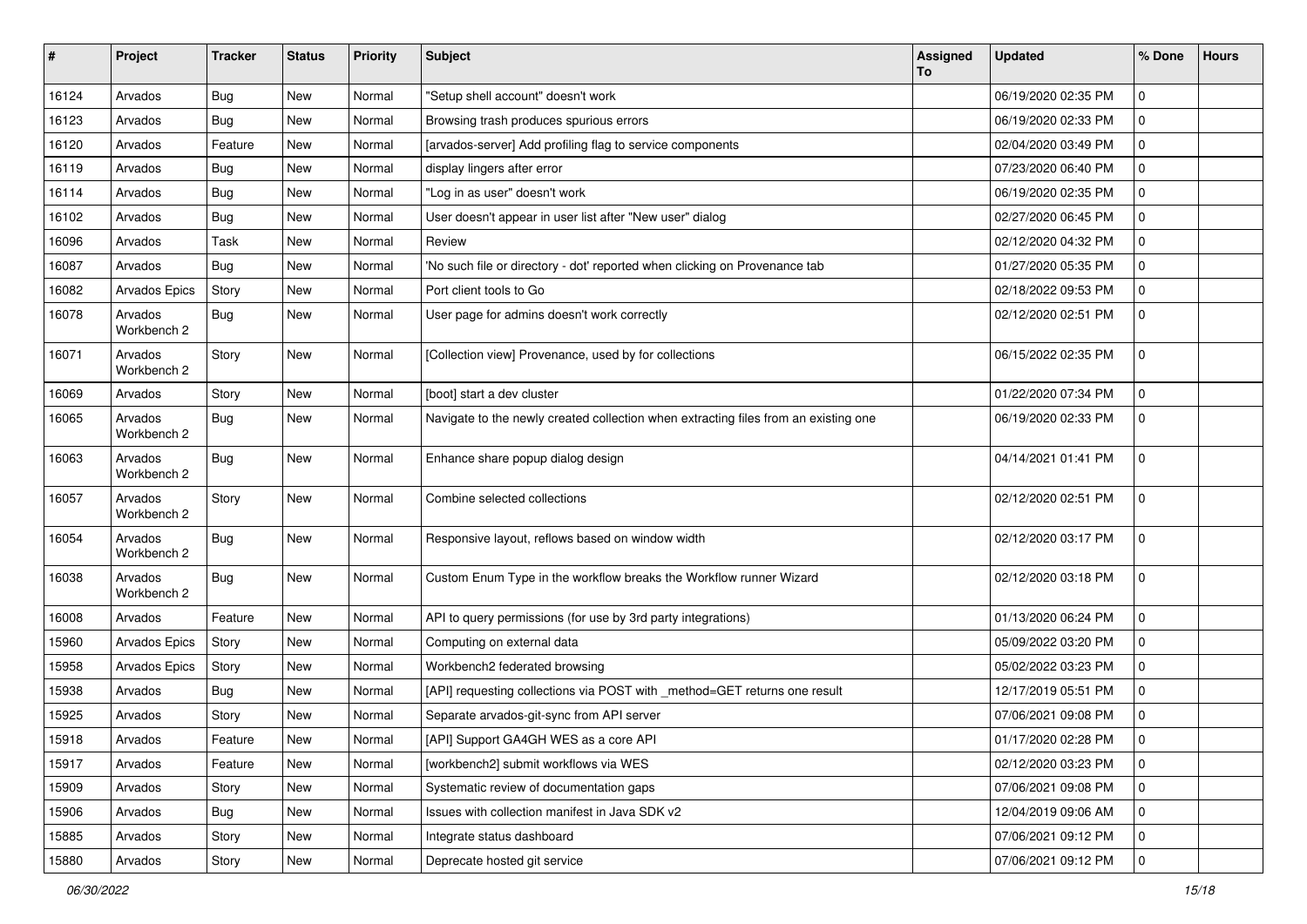| #     | Project                | Tracker    | <b>Status</b> | <b>Priority</b> | Subject                                                                               | Assigned<br>To | <b>Updated</b>      | % Done              | <b>Hours</b> |
|-------|------------------------|------------|---------------|-----------------|---------------------------------------------------------------------------------------|----------------|---------------------|---------------------|--------------|
| 15879 | Arvados                | Story      | New           | Normal          | Out of the box routing (NGINX) standard as part of basic install                      |                | 07/06/2021 09:12 PM | $\mathbf 0$         |              |
| 15871 | Arvados                | Story      | New           | Normal          | [Workbench2] Identify critical paths that require end to end tests                    |                | 03/10/2020 07:09 PM | $\mathbf 0$         |              |
| 15865 | Arvados                | Story      | New           | Normal          | [arvados-dispatch-cloud] Cumulative instance time and cost metrics                    |                | 04/28/2021 01:38 PM | $\mathbf 0$         |              |
| 15846 | Arvados                | Feature    | New           | Normal          | [Workbench2] Data explorer page navigation                                            |                | 11/19/2019 10:19 PM | 0                   |              |
| 15844 | Arvados                | Feature    | New           | Normal          | [Workbench2] Indicate when a DataExplorer filter is active                            |                | 11/19/2019 10:17 PM | $\mathbf 0$         |              |
| 15843 | Arvados                | Feature    | New           | Normal          | Order container_requests by container exit_code and state                             |                | 11/19/2019 09:55 PM | $\mathbf 0$         |              |
| 15834 | Arvados                | Story      | New           | Normal          | [docs] Document admin user management features of workbench2                          |                | 12/31/2019 08:42 PM | $\mathbf 0$         |              |
| 15832 | Arvados<br>Workbench 2 | Bug        | New           | Normal          | [WB2] Add create data collection to context menu for projects                         |                | 02/12/2020 02:56 PM | $\mathbf 0$         |              |
| 15802 | Arvados                | Task       | New           | Normal          | Review                                                                                |                | 07/06/2021 09:25 PM | $\mathbf 0$         |              |
| 15798 | Arvados                | <b>Bug</b> | New           | Normal          | [Workbench2] Cluster label colors                                                     |                | 02/12/2020 03:19 PM | $\mathbf 0$         |              |
| 15790 | Arvados                | <b>Bug</b> | New           | Normal          | [Workbench2] Non-admin users can access admin pages via urls                          |                | 02/12/2020 03:19 PM | 0                   |              |
| 15789 | Arvados                | Story      | New           | Normal          | [Workbench2] Fix user management UI                                                   |                | 02/12/2020 03:23 PM | 0                   |              |
| 15788 | Arvados                | Story      | New           | Normal          | Improve Arvados services go docs                                                      |                | 10/30/2019 08:29 PM | $\mathbf 0$         |              |
| 15783 | Arvados                | Story      | New           | Normal          | Add Arvados services go docs                                                          |                | 07/06/2021 09:08 PM | $\mathbf 0$         |              |
| 15780 | Arvados<br>Workbench 2 | Story      | New           | Normal          | WB2: starting process should also show in which project the process would be started  |                | 12/31/2019 08:42 PM | $\mathbf 0$         |              |
| 15768 | Arvados                | Feature    | New           | Normal          | Support multi-select operations                                                       |                | 06/03/2022 04:29 PM | $\mathbf 0$         |              |
| 15767 | Arvados<br>Workbench 2 | Bug        | New           | Normal          | "Load more" button on search results page always shows                                |                | 02/12/2020 03:01 PM | $\mathbf 0$         |              |
| 15764 | Arvados<br>Workbench 2 | Bug        | New           | Normal          | Right clicking on a node in the navigation tree should select it                      |                | 02/12/2020 03:01 PM | $\mathbf 0$         |              |
| 15763 | Arvados<br>Workbench 2 | Bug        | New           | Normal          | Owner field in Details pane should contain name and should link to correct location   |                | 02/12/2020 03:01 PM | $\mathbf 0$         |              |
| 15758 | Arvados                | Feature    | New           | Normal          | [keep-balance] [keepstore] Report blocks/bytes in trash                               |                | 07/06/2021 09:08 PM | $\mathbf 0$         |              |
| 15757 | Arvados                | Bug        | New           | Normal          | [FUSE] occasional deadlock in tests.test_unmount.UnmountTest.test_replace             |                | 07/06/2021 09:12 PM | $\mathbf 0$         |              |
| 15732 | Arvados                | Story      | New           | Normal          | Update group sync tool for new group permission scheme                                |                | 07/06/2021 09:12 PM | $\mathbf 0$         |              |
| 15731 | Arvados                | Task       | New           | Normal          | [Workbench] Remove legacy group mechanism                                             |                | 07/06/2021 09:12 PM | 0                   |              |
| 15730 | Arvados                | Story      | New           | Normal          | [Workbench 2] Implement UI for new group permission scheme                            |                | 02/02/2022 04:00 PM | $\mathbf 0$         |              |
| 15727 | Arvados                | Bug        | New           | Normal          | [FUSE] Unhandled exception while getting discovery doc                                |                | 07/06/2021 09:12 PM | 0                   |              |
| 15697 | Arvados                | Story      | New           | Normal          | [doc] explain lifecycle of Keep blocks, and how it affects storage backend usage/cost |                | 07/06/2021 09:08 PM | 0                   |              |
| 15692 | Arvados                | Bug        | New           | Normal          | [CWL] test_with_arvbox integration tests use tests inside image                       |                | 07/06/2021 09:08 PM | $\mathsf{O}\xspace$ |              |
| 15689 | Arvados                | Feature    | New           | Normal          | Add the ability to start arvbox with a specific arvados repo                          |                | 10/04/2019 02:50 PM | 0                   |              |
| 15681 | Arvados                | Feature    | New           | Normal          | wb2 workflows run in "Workflow runs" project by default                               |                | 03/23/2022 06:48 PM | $\mathbf 0$         |              |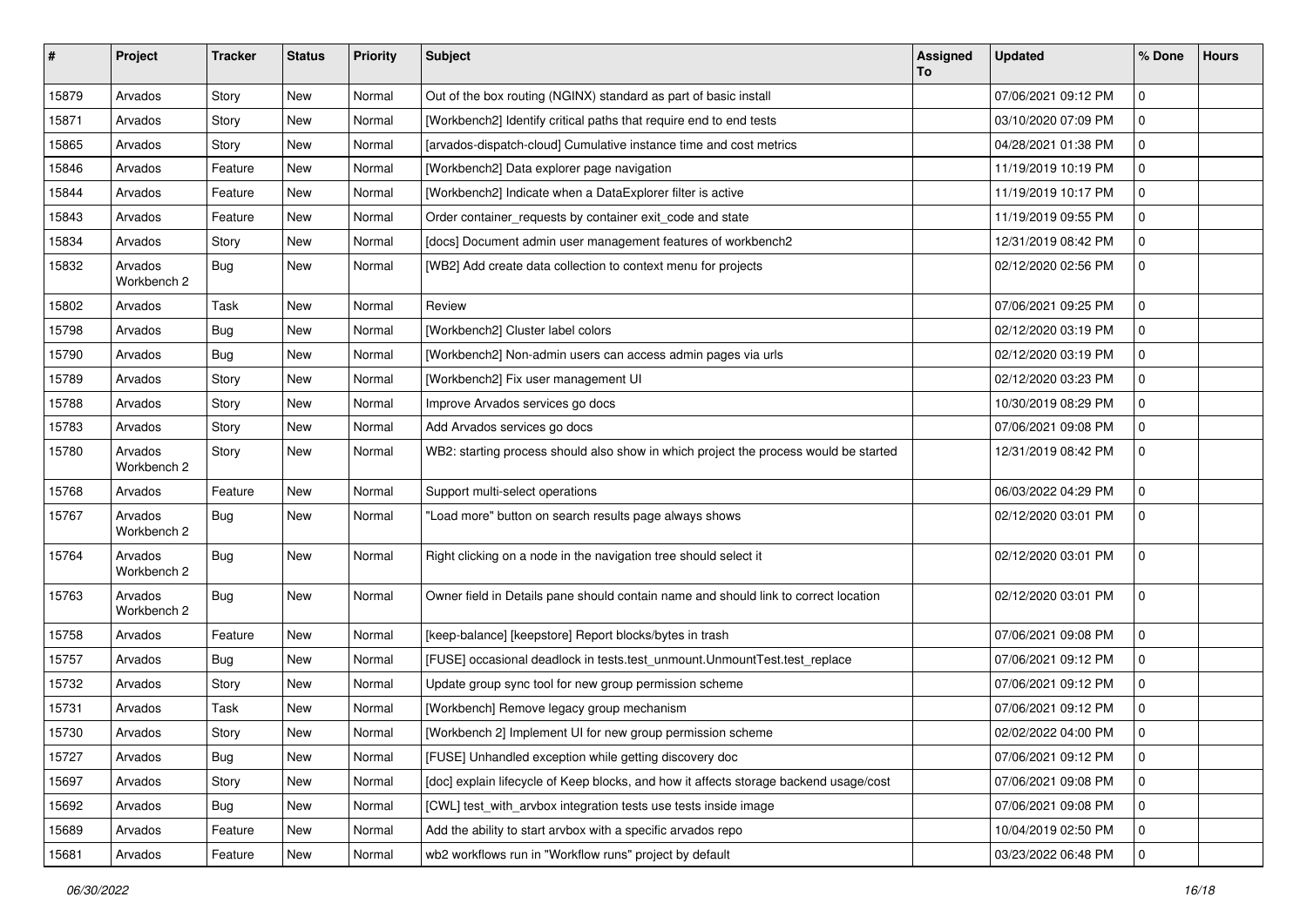| $\vert$ # | Project                | <b>Tracker</b> | <b>Status</b> | <b>Priority</b> | <b>Subject</b>                                                                                     | Assigned<br>To | <b>Updated</b>      | % Done      | <b>Hours</b> |
|-----------|------------------------|----------------|---------------|-----------------|----------------------------------------------------------------------------------------------------|----------------|---------------------|-------------|--------------|
| 15650     | Arvados                | Bug            | New           | Normal          | Superscript element brackets showing in header                                                     |                | 09/20/2019 02:31 PM | $\mathbf 0$ |              |
| 15641     | Arvados                | Story          | <b>New</b>    | Normal          | [keep-balance] [SDKs] rendezvous by volume UUID instead of server UUID                             |                | 09/16/2019 07:27 PM | $\mathbf 0$ |              |
| 15624     | Arvados                | Story          | <b>New</b>    | Normal          | [WB2] Provide capability to use CSV file to populate inputs of workflow                            |                | 02/12/2020 03:22 PM | $\Omega$    |              |
| 15604     | Arvados                | Task           | <b>New</b>    | Normal          | Investigate implications changing ownership/permission model for containers & outputs              |                | 07/06/2021 09:12 PM | $\mathbf 0$ |              |
| 15603     | Arvados<br>Workbench 2 | Story          | <b>New</b>    | Normal          | [Workbench 2] Update Fileupload component to new error reporting & unit test<br>architecture       |                | 07/06/2021 09:25 PM | $\Omega$    |              |
| 15602     | Arvados                | Bug            | <b>New</b>    | Normal          | Workbench Integration tests errors                                                                 |                | 12/31/2019 08:35 PM | $\mathbf 0$ |              |
| 15588     | Arvados                | <b>Bug</b>     | <b>New</b>    | Normal          | [API] "DefaultReplication: 0" should be an error                                                   |                | 07/06/2021 09:12 PM | $\Omega$    |              |
| 15584     | Arvados<br>Workbench 2 | Story          | <b>New</b>    | Normal          | [Workbench2] Complete auth store unit testing                                                      |                | 08/21/2019 06:23 PM | $\mathbf 0$ |              |
| 15582     | Arvados                | Feature        | <b>New</b>    | Normal          | [API] [Controller] Per-user client login permissions                                               |                | 08/21/2019 05:40 PM | $\mathbf 0$ |              |
| 15580     | Arvados                | Story          | <b>New</b>    | Normal          | [CWL] Register workflow and run from git repo                                                      |                | 07/06/2021 09:08 PM | $\mathbf 0$ |              |
| 15579     | Arvados                | Bug            | <b>New</b>    | Normal          | Staging a large number of files with "loadListing: no_listing" still takes more than 30<br>mins    |                | 07/06/2021 09:08 PM | $\mathbf 0$ |              |
| 15569     | Arvados                | Bug            | <b>New</b>    | Normal          | [WB2] Notify the user when websockets service is disabled                                          |                | 02/12/2020 02:55 PM | $\Omega$    |              |
| 15557     | Arvados                | <b>Bug</b>     | <b>New</b>    | Normal          | [Process view] Re-run workflow                                                                     |                | 03/23/2022 06:10 PM | $\mathbf 0$ |              |
| 15540     | Arvados                | Story          | <b>New</b>    | Normal          | Paginate crunchstat-summary HTML output                                                            |                | 07/06/2021 09:08 PM | $\mathbf 0$ |              |
| 15539     | Arvados                | Task           | New           | Normal          | Update Keep Filesystem driver doc to discourage Serialize: True                                    |                | 08/12/2019 07:53 PM | $\mathbf 0$ |              |
| 15537     | Arvados                | <b>Bug</b>     | New           | Normal          | Clarify that Arvados CLI tools are Linux only                                                      |                | 07/06/2021 09:12 PM | $\mathbf 0$ |              |
| 15535     | Arvados                | Story          | <b>New</b>    | Normal          | [CWL] Run from original CWL, not packed                                                            |                | 07/06/2021 09:12 PM | $\mathbf 0$ |              |
| 15532     | Arvados                | Bug            | New           | Normal          | [Workbench] Fiddlesticks on users activity page when jobs api disabled                             |                | 08/08/2019 06:35 PM | $\mathbf 0$ |              |
| 15528     | Arvados                | Story          | <b>New</b>    | Normal          | [docs] better explain the relationship between API server, controller and nginx in install<br>docs |                | 07/06/2021 09:12 PM | $\Omega$    |              |
| 15525     | Arvados<br>Workbench 2 | <b>Bug</b>     | New           | Normal          | [WB2] Copying a collection with files in subdirectories fails                                      |                | 02/12/2020 04:37 PM | $\mathbf 0$ |              |
| 15517     | Arvados<br>Workbench 2 | Story          | New           | Normal          | Improve pagination of very long lists                                                              |                | 08/01/2019 09:21 PM | $\mathbf 0$ |              |
| 15503     | Arvados                | Bug            | New           | Normal          | Display hashes of CWL secrets in workbench                                                         |                | 07/31/2019 02:16 PM | $\mathbf 0$ |              |
| 15502     | Arvados                | Story          | New           | Normal          | endpoint to show why container requests didn't reuse                                               |                | 08/31/2021 07:29 PM | $\mathbf 0$ |              |
| 15501     | Arvados<br>Workbench 2 | <b>Bug</b>     | New           | Normal          | Update help documentation links                                                                    |                | 07/30/2019 06:48 PM | $\Omega$    |              |
| 15476     | Arvados                | Story          | New           | Normal          | Switch all Workbench tests from PhantomJS to Selenium/Firefox                                      |                | 07/06/2021 09:12 PM | $\mathbf 0$ |              |
| 15457     | Arvados                | Feature        | New           | Normal          | [Controller] Delegate new container requests to other clusters based on location of<br>input data  |                | 07/06/2021 09:12 PM | $\mathbf 0$ |              |